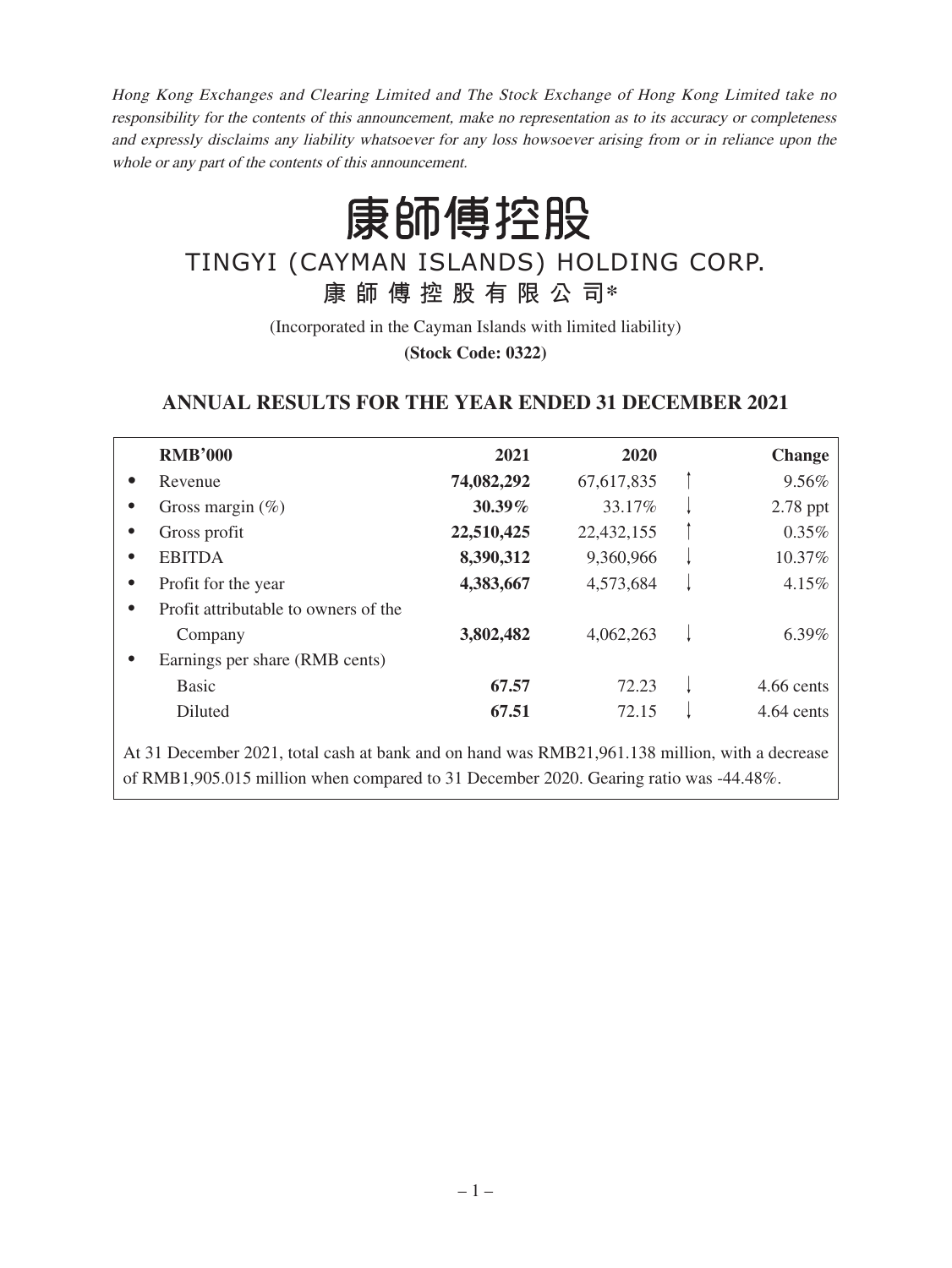# **CHAIRMAN'S STATEMENT**

With an aim to build Master Kong into a comprehensive "China National Brand" of food and beverage, we have kept on taking "Catering to Consumer Needs" as the first priority and placed high emphasis on long-term development while remaining true to our original aspiration of "Promoting Chinese Food & Beverage Culture".

Facing heightened market volatility in 2021, our Group has pressed ahead by continually executing the business strategy of "Consolidate, Reform and Develop". Remarkable performance has been made as a result of our concentrated efforts in optimizing product-mix, promoting digital transformation, offering better consumer services, and carrying out win-win cooperation with partners.

Food safety and sustainable development remain our top priorities. We have both supervised the quality of food ingredients and kept full track of the production process. Products featuring low fat, low sugar and low salt have been launched as our attempt to help build a "Healthy China". In addition, we have been devoting ourselves to the undertakings of public welfare, disaster relief and epidemic containment, playing a part in addressing issues relating to agriculture, rural areas and the well-being of farmers, and backing up the cause of sports. In response to China's "dual carbon" goal (reaching peak carbon emissions by 2030 and achieving carbon neutrality by 2060), Master Kong has completed carbon footprint verification, and vigorously promoted energy conservation and emission reduction. Noticeably, we have become a participant of the United Nations Global Compact.

Looking ahead in 2022 amid enormous market uncertainties, we the Board will continue to provide effective oversight of the Management, and prompt them to lead Master Kong to meet challenges more actively and drive long-term values for customers. More importantly, I would like to take this opportunity to express my heartfelt gratitude to all fellow members of the Board, the management team, employees and customers for their support over the years.

**Wei Hong-Ming** Chairman

Hong Kong, China 28 March, 2022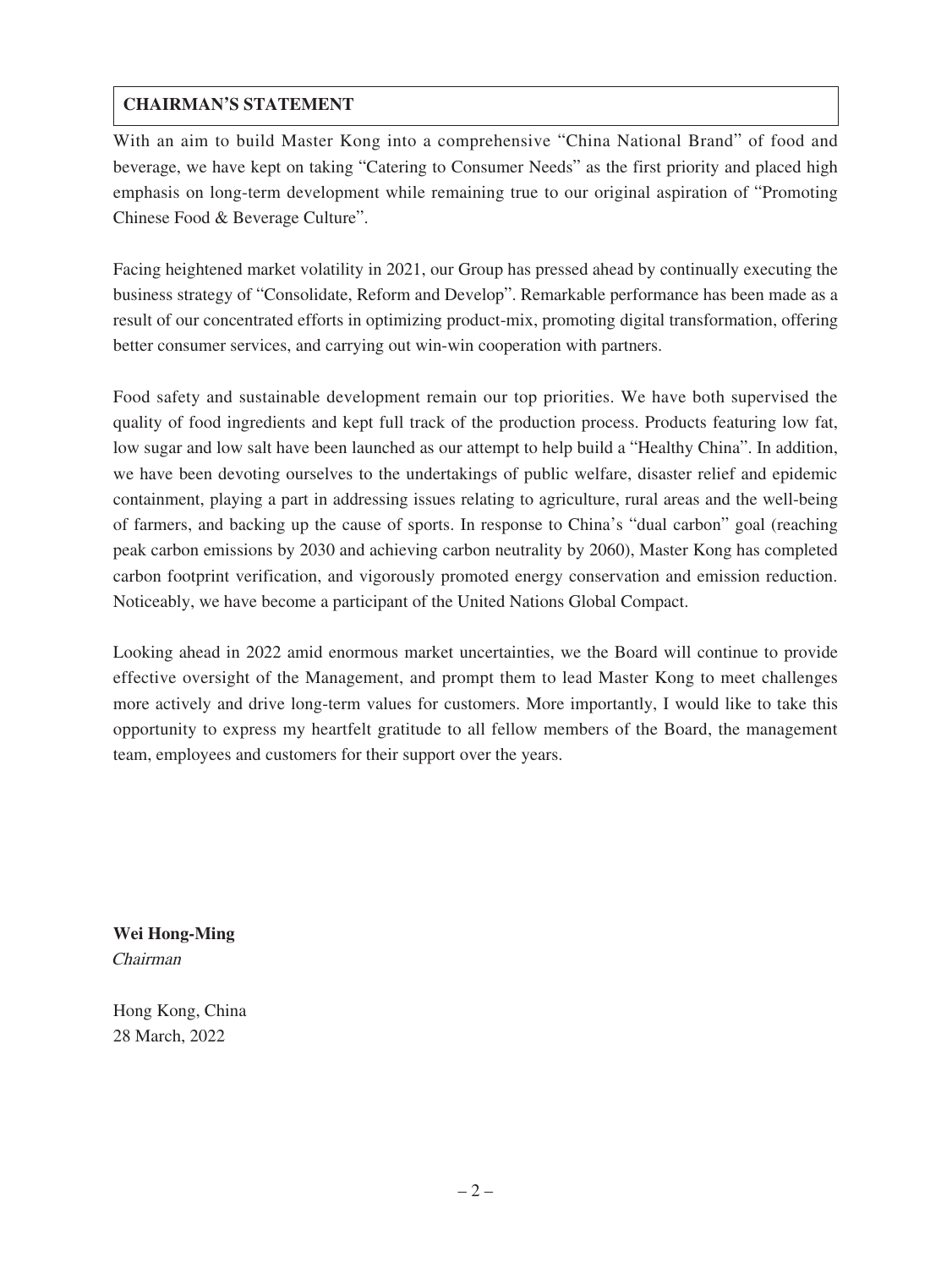# **RESULTS**

The Board of Directors of Tingyi (Cayman Islands) Holding Corp. (the "Company") is pleased to announce the audited consolidated results of the Company and its subsidiaries (the "Group") for the year ended 31 December 2021 together with the comparative figures for the corresponding period in 2020 as follows:

### **CONSOLIDATED INCOME STATEMENT**

For the year ended 31 December 2021

|                                                     |                | 2021           | 2020           |
|-----------------------------------------------------|----------------|----------------|----------------|
|                                                     | <b>Note</b>    | <b>RMB'000</b> | <b>RMB'000</b> |
| <b>Revenue</b>                                      | $\overline{4}$ | 74,082,292     | 67,617,835     |
| Cost of sales                                       |                | (51, 571, 867) | (45, 185, 680) |
| Gross profit                                        |                | 22,510,425     | 22,432,155     |
| Other revenue                                       | 5              | 783,501        | 667,617        |
| Other net income                                    | 6              | 1,024,195      | 567,894        |
| Distribution costs                                  |                | (15,708,282)   | (14, 150, 828) |
| Administrative expenses                             |                | (2,469,530)    | (2,290,999)    |
| Other operating expenses                            |                | (229, 996)     | (475, 724)     |
| Finance costs                                       | $\overline{7}$ | (223, 494)     | (348, 639)     |
| Share of results of an associate and joint ventures |                | 121,824        | 130,436        |
| <b>Profit before taxation</b>                       | $\overline{7}$ | 5,808,643      | 6,531,912      |
| Taxation                                            | 8              | (1,424,976)    | (1,958,228)    |
| Profit for the year                                 |                | 4,383,667      | 4,573,684      |
| Profit attributable to:                             |                |                |                |
| Owners of the Company                               |                | 3,802,482      | 4,062,263      |
| Non-controlling interests                           |                | 581,185        | 511,421        |
| Profit for the year                                 |                | 4,383,667      | 4,573,684      |
| <b>Earnings per share</b>                           | 10             | <b>RMB</b>     | RMB            |
| <b>Basic</b>                                        |                | 67.57 cents    | 72.23 cents    |
| Diluted                                             |                | 67.51 cents    | 72.15 cents    |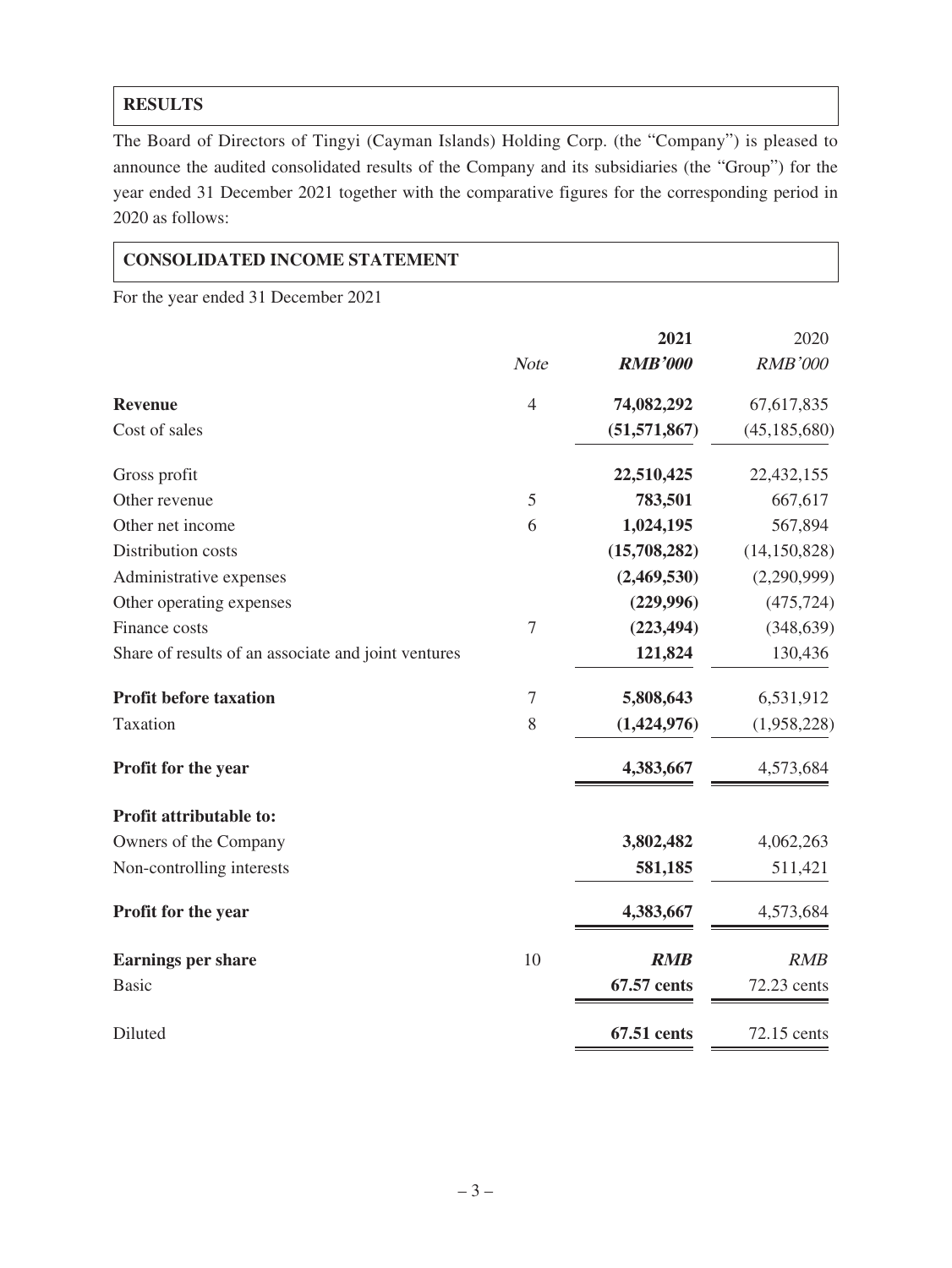# **CONSOLIDATED STATEMENT OF COMPREHENSIVE INCOME**

For the year ended 31 December 2021

|                                                        | 2021           | 2020           |
|--------------------------------------------------------|----------------|----------------|
|                                                        | <b>RMB'000</b> | <b>RMB'000</b> |
| Profit for the year                                    | 4,383,667      | 4,573,684      |
| Other comprehensive (loss) income:                     |                |                |
| Items that will not be reclassified to profit or loss: |                |                |
| Remeasurement of defined benefit obligations           | (5,652)        | (367)          |
| Fair value changes in equity instruments designated    |                |                |
| as at fair value through other comprehensive income    |                | 32,456         |
|                                                        | (5,652)        | 32,089         |
| Items that are or may be reclassified                  |                |                |
| subsequently to profit or loss:                        |                |                |
| Exchange differences on consolidation                  | 292,959        | 784,122        |
| Other comprehensive income for the year                | 287,307        | 816,211        |
| Total comprehensive income for the year                | 4,670,974      | 5,389,895      |
| Total comprehensive income attributable to:            |                |                |
| Owners of the Company                                  | 4,070,213      | 4,847,840      |
| Non-controlling interests                              | 600,761        | 542,055        |
|                                                        | 4,670,974      | 5,389,895      |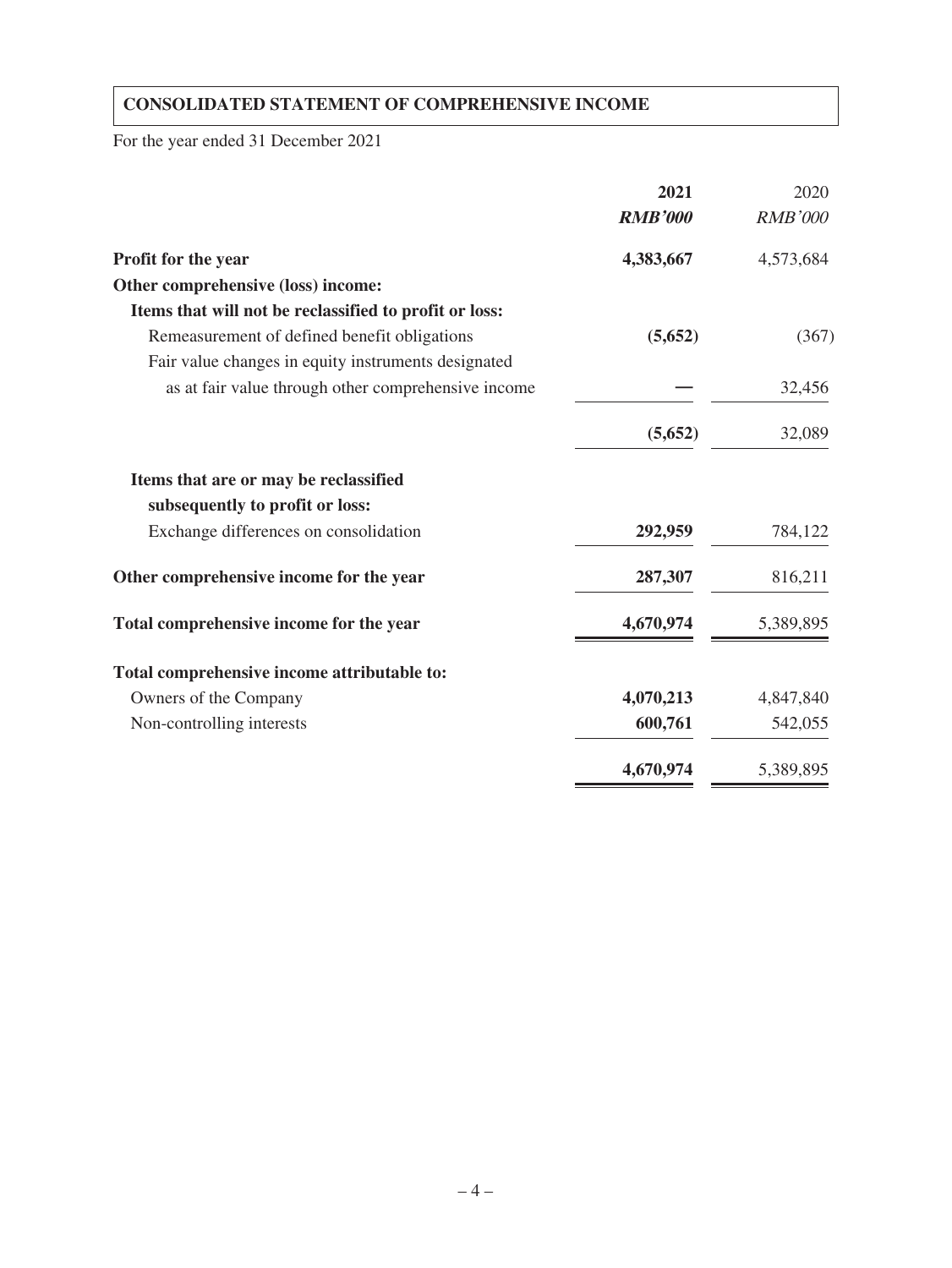# **CONSOLIDATED STATEMENT OF FINANCIAL POSITION**

At 31 December 2021

|                                                       |             | 2021           | 2020           |
|-------------------------------------------------------|-------------|----------------|----------------|
|                                                       | <b>Note</b> | <b>RMB'000</b> | <b>RMB'000</b> |
| <b>ASSETS</b>                                         |             |                |                |
| <b>Non-current assets</b>                             |             |                |                |
| Investment properties                                 |             | 1,807,100      | 1,771,700      |
| Property, plant and equipment                         |             | 21,510,028     | 21,934,571     |
| Right-of-use assets                                   |             | 3,691,741      | 3,804,456      |
| Intangible assets                                     |             | 155,970        | 165,668        |
| Goodwill                                              |             | 97,910         | 97,910         |
| Interest in an associate                              |             | 94,847         | 94,802         |
| Interest in joint ventures                            |             | 625,163        | 627,031        |
| Financial assets at fair value through profit or loss |             | 626,901        | 1,329,479      |
| Equity instruments designated as at fair value        |             |                |                |
| through other comprehensive income                    |             | 137,317        | 140,444        |
| Deferred tax assets                                   |             | 518,605        | 429,027        |
| Long-term time deposits                               |             | 5,376,900      | 2,435,000      |
|                                                       |             | 34,642,482     | 32,830,088     |
| <b>Current assets</b>                                 |             |                |                |
| Inventories                                           |             | 4,671,477      | 3,347,676      |
| Trade receivables                                     | 11          | 2,043,744      | 1,660,389      |
| Tax recoverable                                       |             | 14,729         | 21,194         |
| Prepayments and other receivables                     |             | 2,352,553      | 2,240,898      |
| Current portion of long-term time deposits            |             | 725,000        |                |
| Pledged bank deposits                                 |             | 20,746         | 37,832         |
| Bank balances and cash                                |             | 15,838,492     | 21,393,321     |
|                                                       |             | 25,666,741     | 28,701,310     |
| <b>Total assets</b>                                   |             | 60,309,223     | 61,531,398     |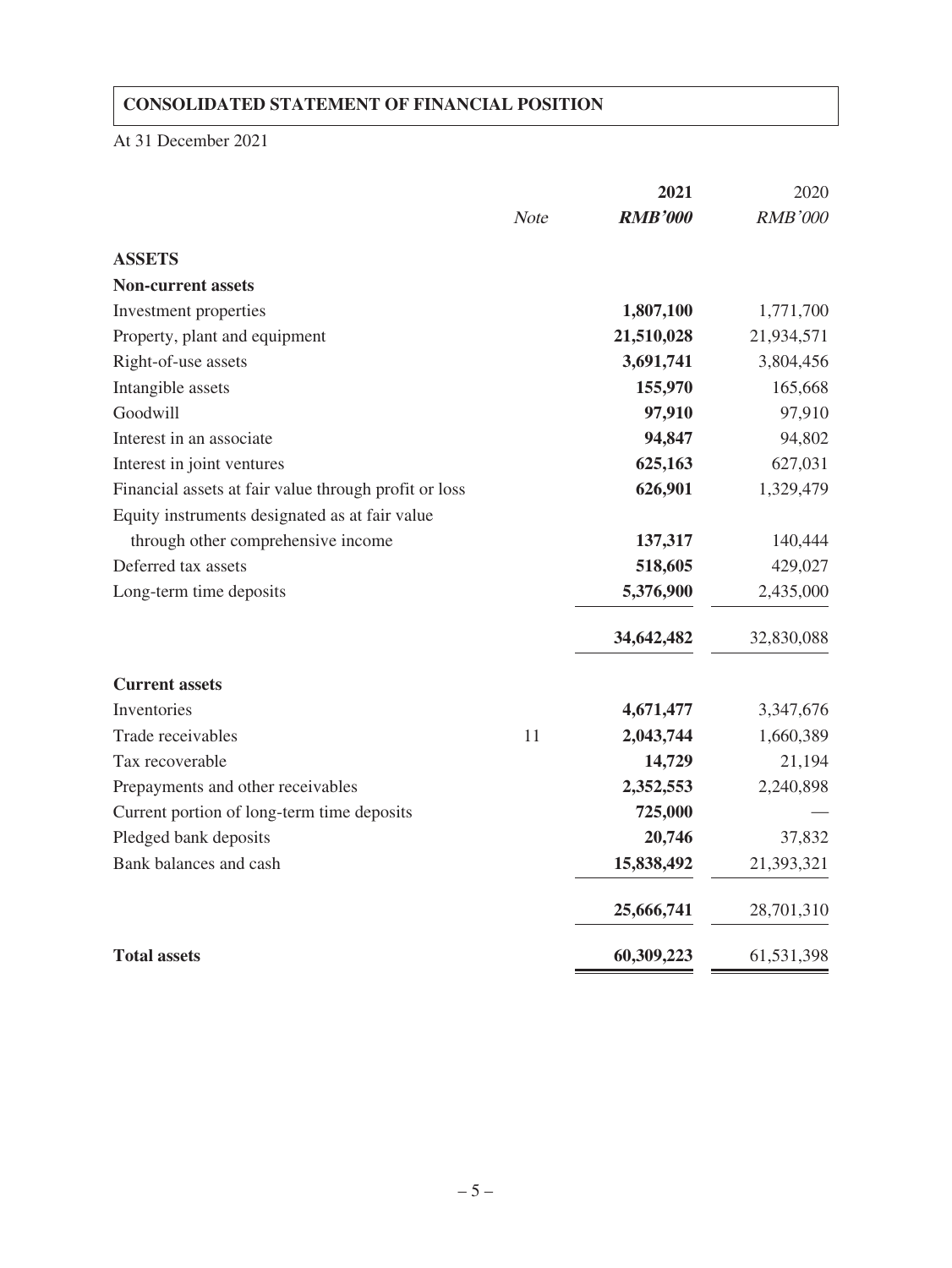|                                                            |             | 2021           | 2020           |
|------------------------------------------------------------|-------------|----------------|----------------|
|                                                            | <b>Note</b> | <b>RMB'000</b> | <b>RMB'000</b> |
| <b>EQUITY AND LIABILITIES</b>                              |             |                |                |
| <b>Capital and reserves</b>                                |             |                |                |
| Issued capital                                             |             | 235,633        | 235,422        |
| Share premium                                              |             | 786,965        | 730,075        |
| Reserves                                                   |             | 17,637,378     | 20, 147, 227   |
| Total capital and reserves attributable to                 |             |                |                |
| owners of the Company                                      |             | 18,659,976     | 21,112,724     |
| <b>Non-controlling interests</b>                           |             | 3,748,524      | 3,626,659      |
| <b>Total equity</b>                                        |             | 22,408,500     | 24,739,383     |
| <b>Non-current liabilities</b>                             |             |                |                |
| Long-term interest-bearing borrowings                      |             | 6,350,369      | 7,805,122      |
| Lease liabilities                                          |             | 195,519        | 215,609        |
| Employee benefit obligations                               |             | 79,920         | 122,166        |
| Deferred tax liabilities                                   |             | 1,449,910      | 1,577,110      |
|                                                            |             | 8,075,718      | 9,720,007      |
| <b>Current liabilities</b>                                 |             |                |                |
| Financial liabilities at fair value through profit or loss |             | 9,959          | 9,959          |
| Trade payables                                             | 12          | 9,046,518      | 8,146,974      |
| Other payables and deposits received                       |             | 9,593,331      | 10,079,278     |
| Current portion of interest-bearing borrowings             |             | 7,311,444      | 5,891,412      |
| Other current liabilities                                  |             | 40,000         | 40,000         |
| Lease liabilities                                          |             | 159,520        | 101,191        |
| Advance payments from customers                            |             | 3,342,990      | 2,360,954      |
| Taxation                                                   |             | 321,243        | 442,240        |
|                                                            |             | 29,825,005     | 27,072,008     |
| <b>Total liabilities</b>                                   |             | 37,900,723     | 36,792,015     |
| <b>Total equity and liabilities</b>                        |             | 60,309,223     | 61,531,398     |
| Net current (liabilities) assets                           |             | (4, 158, 264)  | 1,629,302      |
| <b>Total assets less current liabilities</b>               |             | 30,484,218     | 34,459,390     |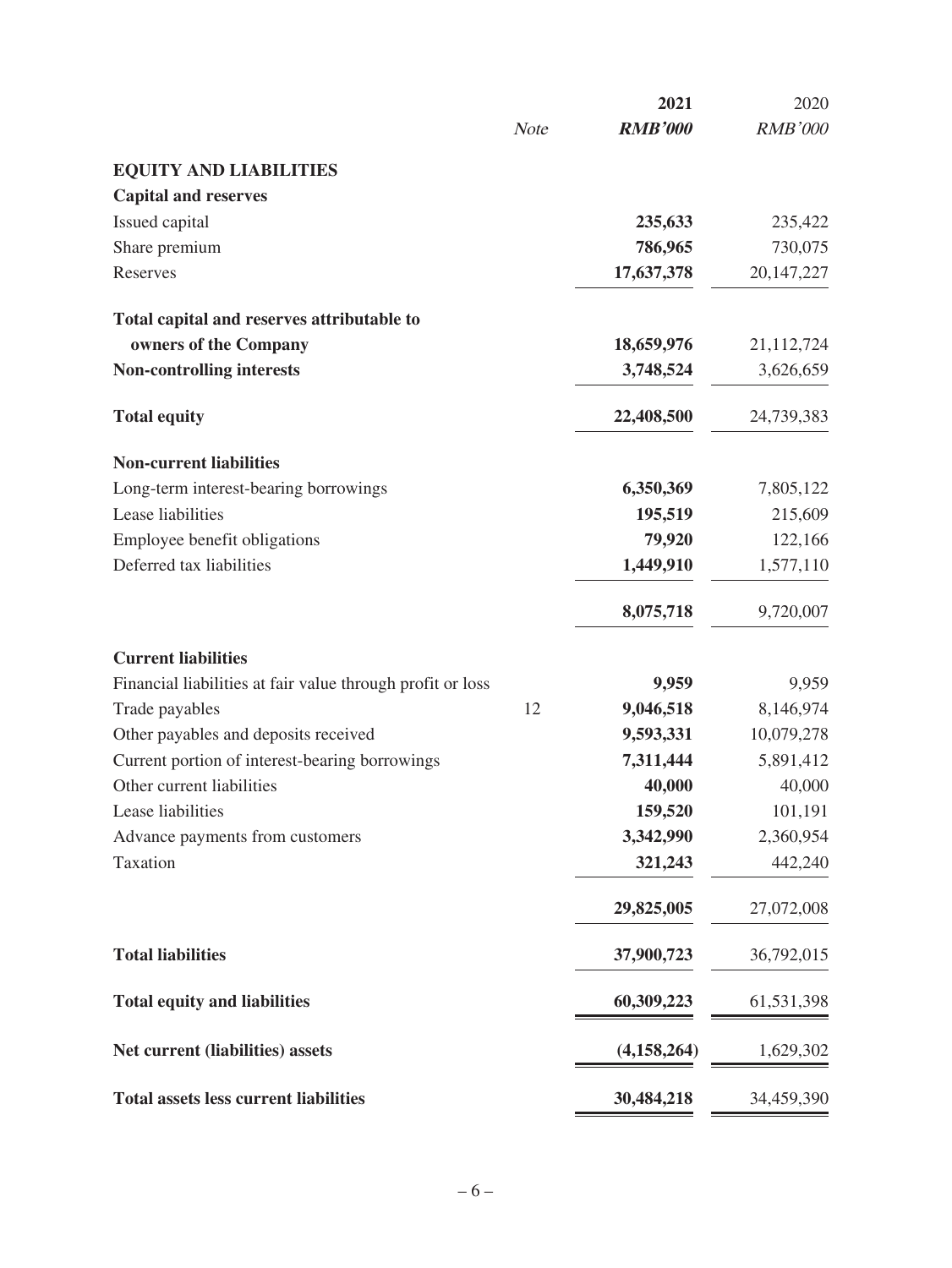Notes:

#### **1**. **BASIS OF PREPARATION**

These consolidated financial statements have been prepared in accordance with Hong Kong Financial Reporting Standards ("HKFRSs"), which collective term includes all applicable Hong Kong Financial Reporting Standards, Hong Kong Accounting Standards ("HKASs") and Interpretations issued by the Hong Kong Institute of Certified Public Accountants (the "HKICPA"), accounting principles generally accepted in Hong Kong and the applicable disclosure requirements of the Companies Ordinance. These consolidated financial statements also comply with the applicable disclosure provisions of the Rules Governing the Listing of Securities on The Stock Exchange of Hong Kong Limited ("Listing Rules"). All amounts have been rounded to the nearest thousand, unless otherwise indicated.

These consolidated financial statements have been prepared on a basis consistent with the accounting policies adopted in the 2020 consolidated financial statements except for the adoption of the new/revised HKFRSs that are relevant to the Group and effective from the current year as detailed in note 3.

#### **2**. **BASIS OF CONSOLIDATION**

The consolidated financial statements comprise the financial statements of the Company and all of its subsidiaries. The financial statements of the subsidiaries are prepared for the same reporting year as that of the Company using consistent accounting policies.

All intra-group balances, transactions, income and expenses and profits and losses resulting from intragroup transactions are eliminated in full. The results of subsidiaries are consolidated from the date on which the Group obtains control and continue to be consolidated until the date that such control ceases.

Non-controlling interests are presented, separately from owners of the Company, in the consolidated income statement and the consolidated statement of comprehensive income and within equity in the consolidated statement of financial position.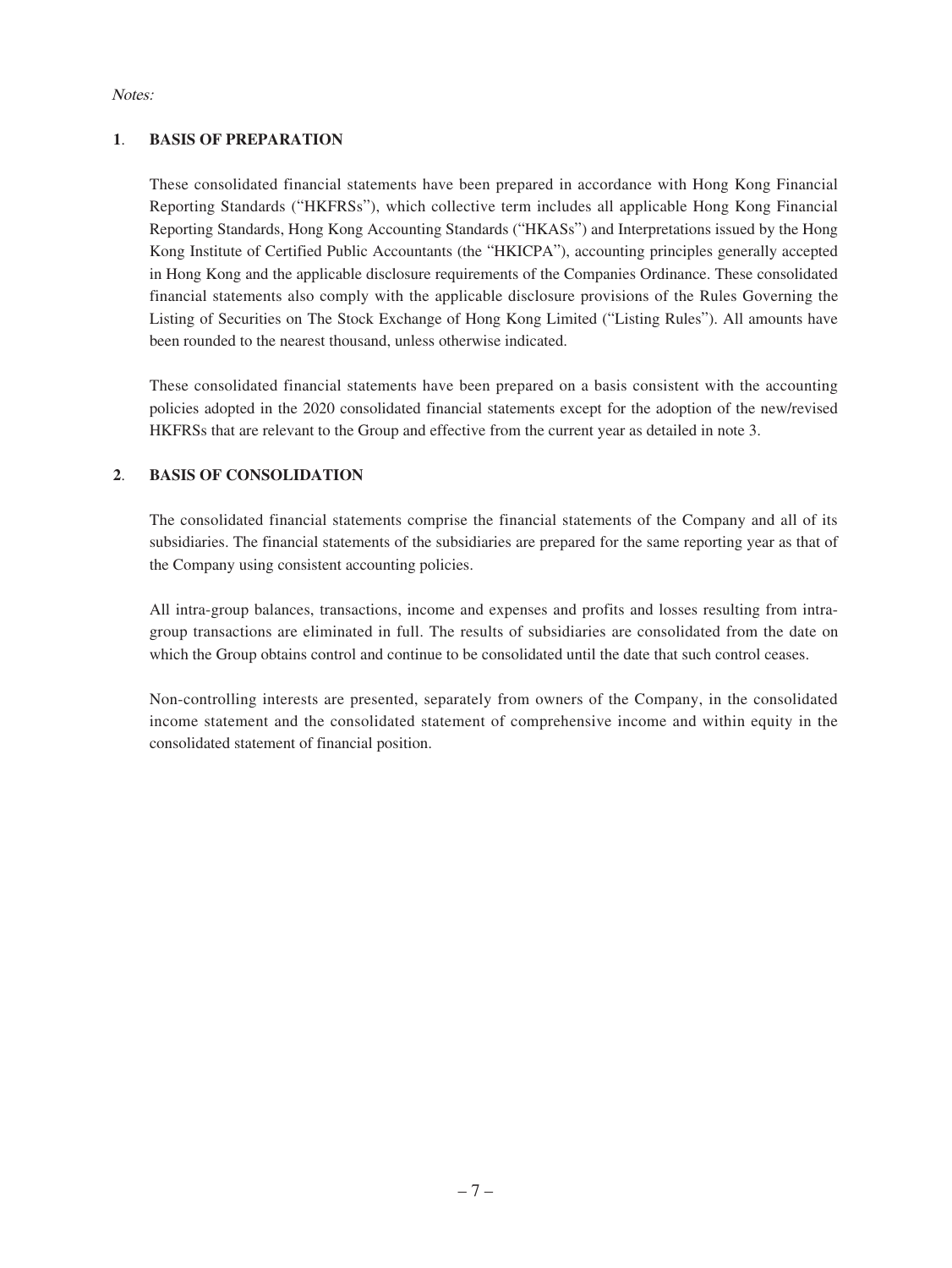#### **3. ADOPTION OF NEW/REVISED HKFRSs**

The HKICPA has issued a number of new/revised HKFRSs that are first effective for the current accounting period of the Group. Of these, the changes in accounting policy relevant to the consolidated financial statements are as follows:

#### **Amendments to HKAS 39, HKFRSs 4, 7, 9 and 16: Interest Rate Benchmark Reform – Phase 2**

The amendments address issues that might affect financial reporting when a company replaces the old interest rate benchmark with an alternative benchmark rate as a result of the interest rate benchmark reform (the "Reform"). The amendments complement those issued in November 2019 and relate to:

- changes to contractual cash flows a company will not have to derecognise or adjust the carrying amount of financial instruments for changes required by the Reform, but will instead update the effective interest rate to reflect the change to the alternative benchmark rate;
- hedge accounting a company will not have to discontinue its hedge accounting solely because it makes changes required by the Reform, if the hedge meets other hedge accounting criteria; and
- disclosures a company will be required to disclose information about new risks arising from the Reform and how it manages the transition to alternative benchmark rates.

The adoption of the amendments does not have any significant impact on the consolidated financial statements.

#### **4**. **SEGMENT INFORMATION**

The Company's executive directors have been identified as the chief operating decision-maker of the Group. The Group has identified its operating segments and prepared segment information based on the regular internal financial information reported to the Company's executive directors for their decisions about resources allocation to the Group's business components and review of these components' performance. The Company's executive directors consider the business principally from a product perspective which forms a basis for business segment information as over 99% of the Group's sales and business are conducted in the The People's Republic of China ("PRC") from a geographical perspective. Business reportable operating segments identified are instant noodles, beverages, and others. The segment of others includes instant food, investment holding, properties investment for rental propose and supportive functions.

For the purposes of assessing the performance of the operating segments and allocating resources between segments, the executive directors assess the performance of reportable segments based on profit (loss) for the year and profit (loss) before taxation, share of results of an associate and joint ventures and unallocated income (expenses), net.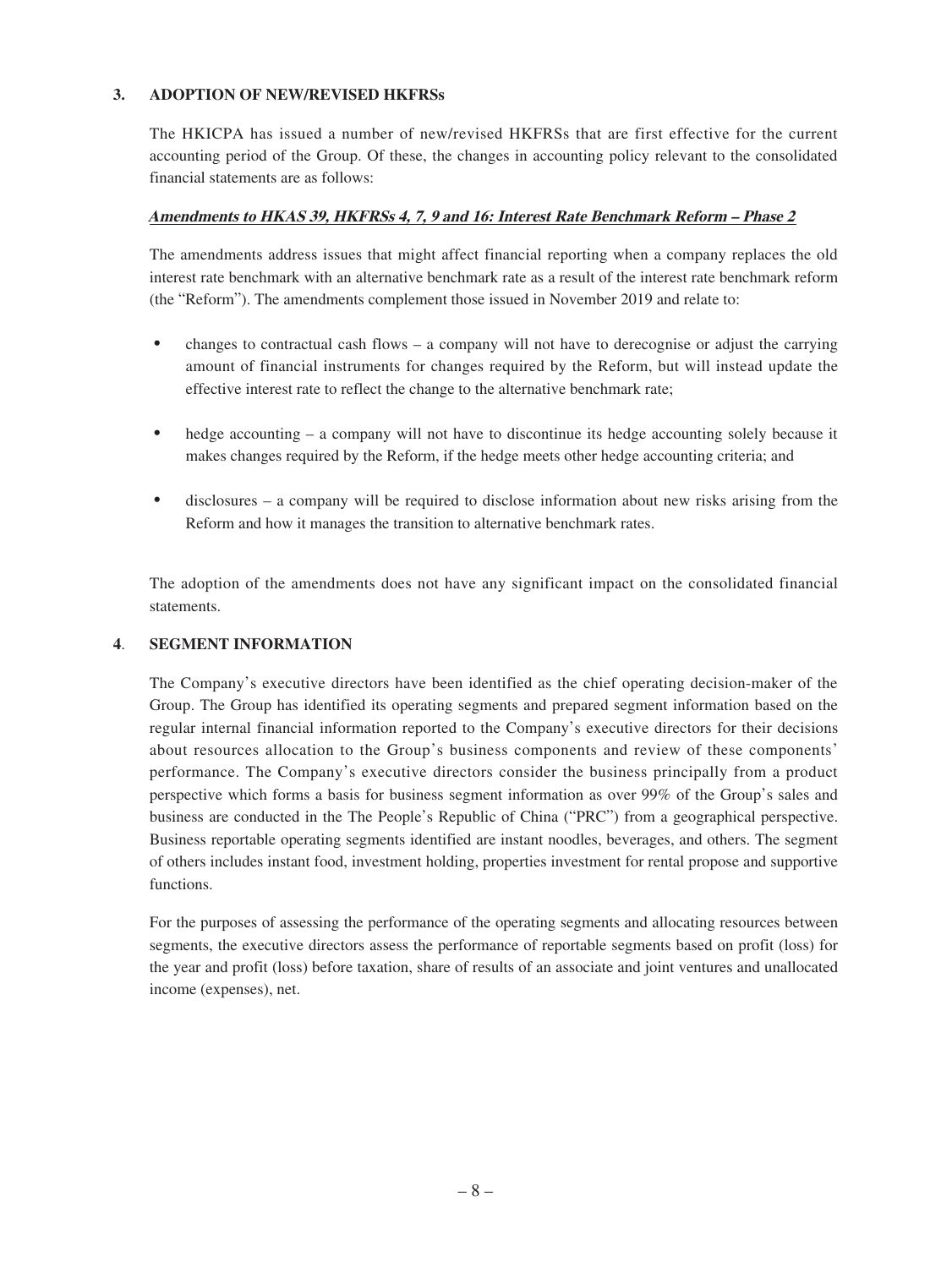Segment assets include all assets with the exception of interest in an associate and joint ventures and unallocated assets which include certain financial assets at fair value through profit or loss and investment funds and equity instruments designated as at fair value through other comprehensive income. Segment liabilities include all liabilities with the exception of employee benefit obligations.

Inter-segment sales are priced at cost plus profit margin. The accounting policies of the reporting segments are the same as the Group's accounting policies.

The geographical location of the Group's customers is based on the location at which the goods are delivered. Over 99% of the revenues from external customers of the Group are attributable to customers located in the PRC, the place of domicile of the Group's operating entities. Meanwhile, all of the Group's non-current assets, other than certain financial assets at fair value through profit or loss and equity instruments designated as at fair value through other comprehensive income, are located in the PRC.

No revenue from a single external customer amounted to 10% or more of the Group's revenue.

#### **Business segment analysis**

|                                                                                   |                                             |                                    | 2021                            |                                                    |                                |
|-----------------------------------------------------------------------------------|---------------------------------------------|------------------------------------|---------------------------------|----------------------------------------------------|--------------------------------|
|                                                                                   | <b>Instant</b><br>noodles<br><b>RMB'000</b> | <b>Beverages</b><br><b>RMB'000</b> | <b>Others</b><br><b>RMB'000</b> | Inter-<br>segment<br>elimination<br><b>RMB'000</b> | <b>Total</b><br><b>RMB'000</b> |
| <b>Revenue</b>                                                                    |                                             |                                    |                                 |                                                    |                                |
| Revenue from contracts with<br>customers                                          | 28,432,040                                  | 44,799,982                         | 766,136                         |                                                    | 73,998,158                     |
| Timing of revenue recognition:                                                    |                                             |                                    |                                 |                                                    |                                |
| Recognised at a point in time                                                     | 28,432,040                                  | 44,799,982                         | 766,136                         |                                                    | 73,998,158                     |
| Revenue from other sources:                                                       |                                             |                                    |                                 |                                                    |                                |
| Rental income from investment<br>properties                                       |                                             |                                    | 84,134                          |                                                    | 84,134                         |
| Inter-segment revenue                                                             | 15,606                                      | 1,954                              | 932,003                         | (949, 563)                                         |                                |
| Segment revenue                                                                   | 28,447,646                                  | 44,801,936                         | 1,782,273                       | (949, 563)                                         | 74,082,292                     |
| <b>Segment result after finance costs</b><br>Share of results of an associate and | 2,626,994                                   | 3,052,225                          | 35,276                          | (5,847)                                            | 5,708,648                      |
| joint ventures                                                                    | 428                                         | 132,974                            | (11,578)                        |                                                    | 121,824                        |
| Unallocated expenses, net                                                         |                                             |                                    | (21, 829)                       |                                                    | (21, 829)                      |
| Profit (loss) before taxation                                                     | 2,627,422                                   | 3,185,199                          | 1,869                           | (5,847)                                            | 5,808,643                      |
| Taxation                                                                          | (623,087)                                   | (766, 547)                         | (35, 342)                       |                                                    | (1,424,976)                    |
| Profit (loss) for the year                                                        | 2,004,335                                   | 2,418,652                          | (33, 473)                       | (5,847)                                            | 4,383,667                      |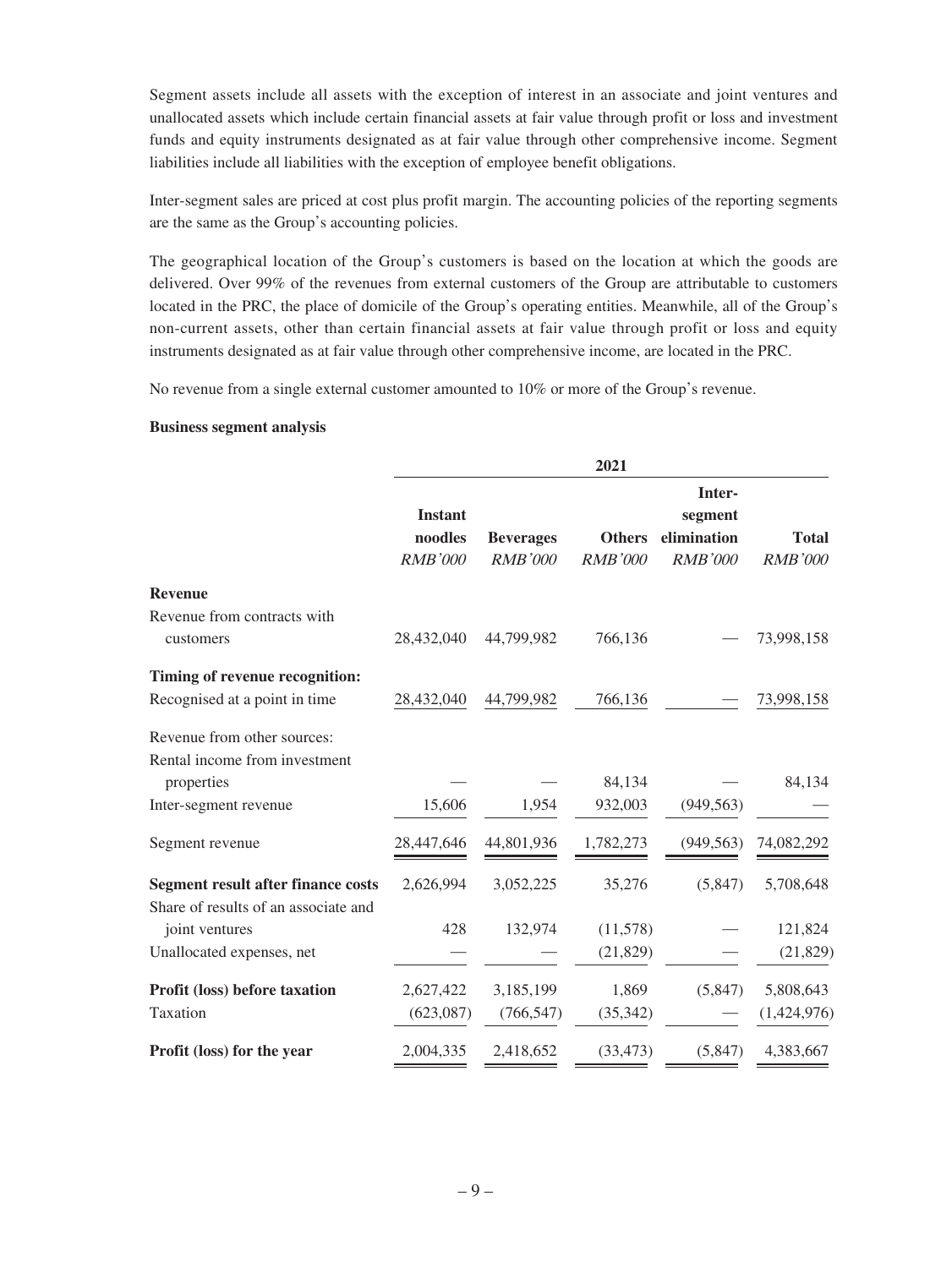|                                                                                   |                                             |                                    | 2020                            |                                                    |                                |
|-----------------------------------------------------------------------------------|---------------------------------------------|------------------------------------|---------------------------------|----------------------------------------------------|--------------------------------|
|                                                                                   | <b>Instant</b><br>noodles<br><b>RMB'000</b> | <b>Beverages</b><br><b>RMB'000</b> | <b>Others</b><br><b>RMB'000</b> | Inter-<br>segment<br>elimination<br><b>RMB'000</b> | <b>Total</b><br><b>RMB'000</b> |
| <b>Revenue</b>                                                                    |                                             |                                    |                                 |                                                    |                                |
| Revenue from contracts                                                            |                                             |                                    |                                 |                                                    |                                |
| with customers                                                                    | 29,501,133                                  | 37,265,751                         | 769,429                         |                                                    | 67,536,313                     |
| Timing of revenue recognition:                                                    |                                             |                                    |                                 |                                                    |                                |
| Recognised at a point in time                                                     | 29,501,133                                  | 37,265,751                         | 710,983                         |                                                    | 67,477,867                     |
| Recognised over time                                                              |                                             |                                    | 58,446                          |                                                    | 58,446                         |
|                                                                                   | 29,501,133                                  | 37, 265, 751                       | 769,429                         |                                                    | 67,536,313                     |
| Revenue from other sources:<br>Rental income from investment                      |                                             |                                    |                                 |                                                    |                                |
| properties                                                                        |                                             |                                    | 81,522                          |                                                    | 81,522                         |
| Inter-segment revenue                                                             | 8,777                                       | 14,172                             | 1,207,928                       | (1,230,877)                                        |                                |
| Segment revenue                                                                   | 29,509,910                                  | 37,279,923                         | 2,058,879                       | (1,230,877)                                        | 67,617,835                     |
| <b>Segment result after finance costs</b><br>Share of results of an associate and | 3,980,673                                   | 2,654,056                          | (184,740)                       | (6,970)                                            | 6,443,019                      |
| joint ventures                                                                    | (507)                                       | 141,383                            | (10, 440)                       |                                                    | 130,436                        |
| Unallocated income, net                                                           |                                             |                                    | (41, 543)                       |                                                    | (41, 543)                      |
| Profit (loss) before taxation                                                     | 3,980,166                                   | 2,795,439                          | (236, 723)                      | (6,970)                                            | 6,531,912                      |
| Taxation                                                                          | (1,246,935)                                 | (689, 976)                         | (21, 317)                       |                                                    | (1,958,228)                    |
| Profit (loss) for the year                                                        | 2,733,231                                   | 2,105,463                          | (258,040)                       | (6,970)                                            | 4,573,684                      |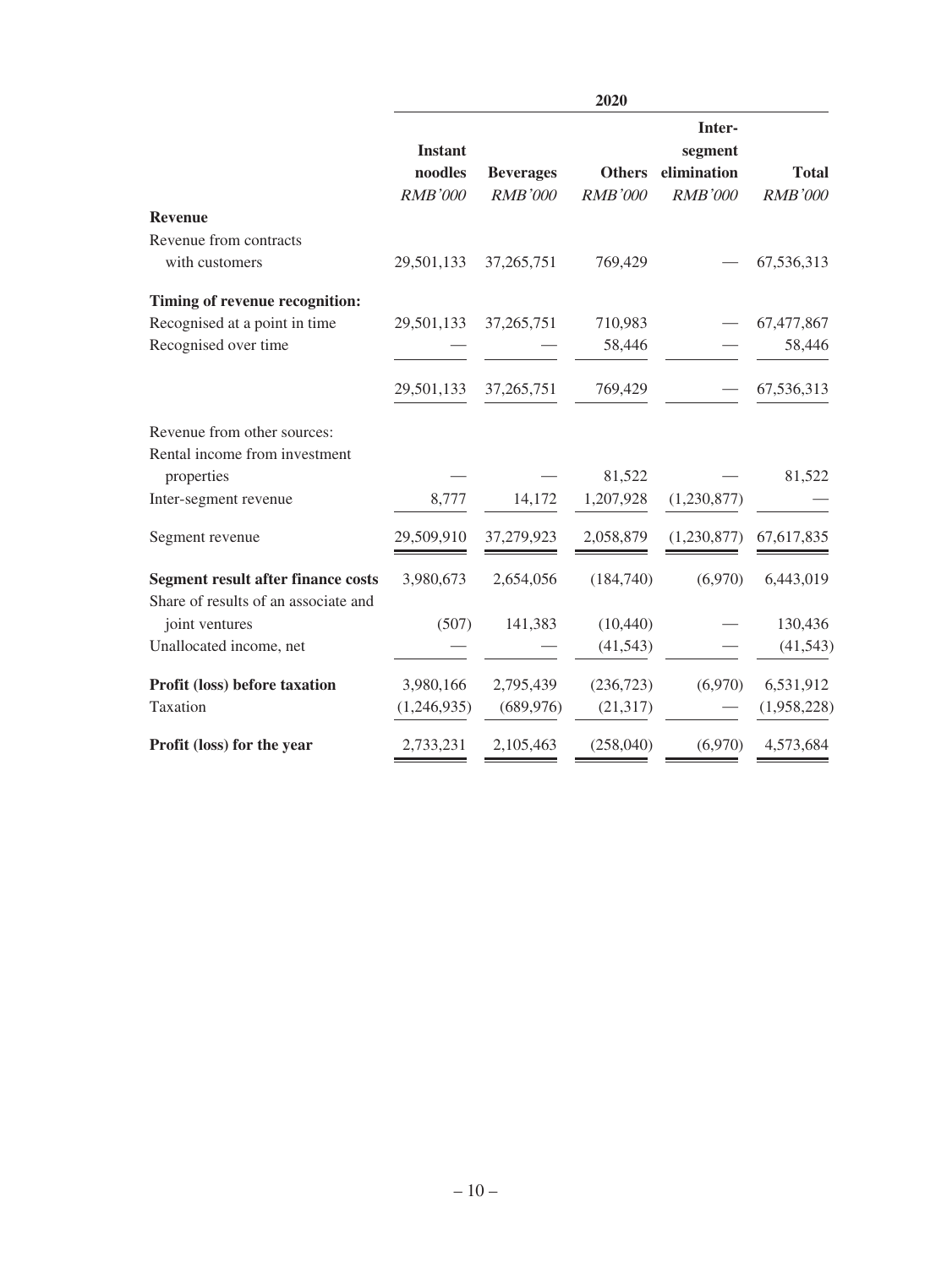#### **Segment assets and liabilities**

|                                  | 2021                                        |                                    |                                 |                                                    |                                |
|----------------------------------|---------------------------------------------|------------------------------------|---------------------------------|----------------------------------------------------|--------------------------------|
|                                  | <b>Instant</b><br>noodles<br><b>RMB'000</b> | <b>Beverages</b><br><b>RMB'000</b> | <b>Others</b><br><b>RMB'000</b> | Inter-<br>segment<br>elimination<br><b>RMB'000</b> | <b>Total</b><br><b>RMB'000</b> |
| <b>Assets</b>                    |                                             |                                    |                                 |                                                    |                                |
| Segment assets                   | 19,917,991                                  | 35,239,108                         | 5,020,610                       | (1,278,657)                                        | 58,899,052                     |
| Interest in an associate         |                                             | 94,847                             |                                 |                                                    | 94,847                         |
| Interest in joint ventures       | 803                                         | 619,571                            | 4,789                           |                                                    | 625,163                        |
| Unallocated assets               |                                             |                                    |                                 |                                                    | 690,161                        |
| <b>Total assets</b>              |                                             |                                    |                                 |                                                    | 60,309,223                     |
| <b>Liabilities</b>               |                                             |                                    |                                 |                                                    |                                |
| Segment liabilities              | 9,018,715                                   | 20,305,649                         | 9,531,235                       | (1,034,796)                                        | 37,820,803                     |
| <b>Unallocated liabilities</b>   |                                             |                                    |                                 |                                                    | 79,920                         |
| <b>Total liabilities</b>         |                                             |                                    |                                 |                                                    | 37,900,723                     |
| <b>Other information</b>         |                                             |                                    |                                 |                                                    |                                |
| Depreciation and amortisation    | 831,358                                     | 2.230.326                          | 193,056                         | (113,064)                                          | 3,141,676                      |
| Capital expenditures             | 521,388                                     | 2,448,225                          | 28,049                          |                                                    | 2,997,662                      |
| Interest income                  | 393,426                                     | 426,996                            | 16,820                          | (53,741)                                           | 783,501                        |
| Interest expenses                | 20,106                                      | 89,962                             | 177,187                         | (63,761)                                           | 223,494                        |
| Gain on disposal of subsidiaries | 160,104                                     | 48,646                             |                                 |                                                    | 208,750                        |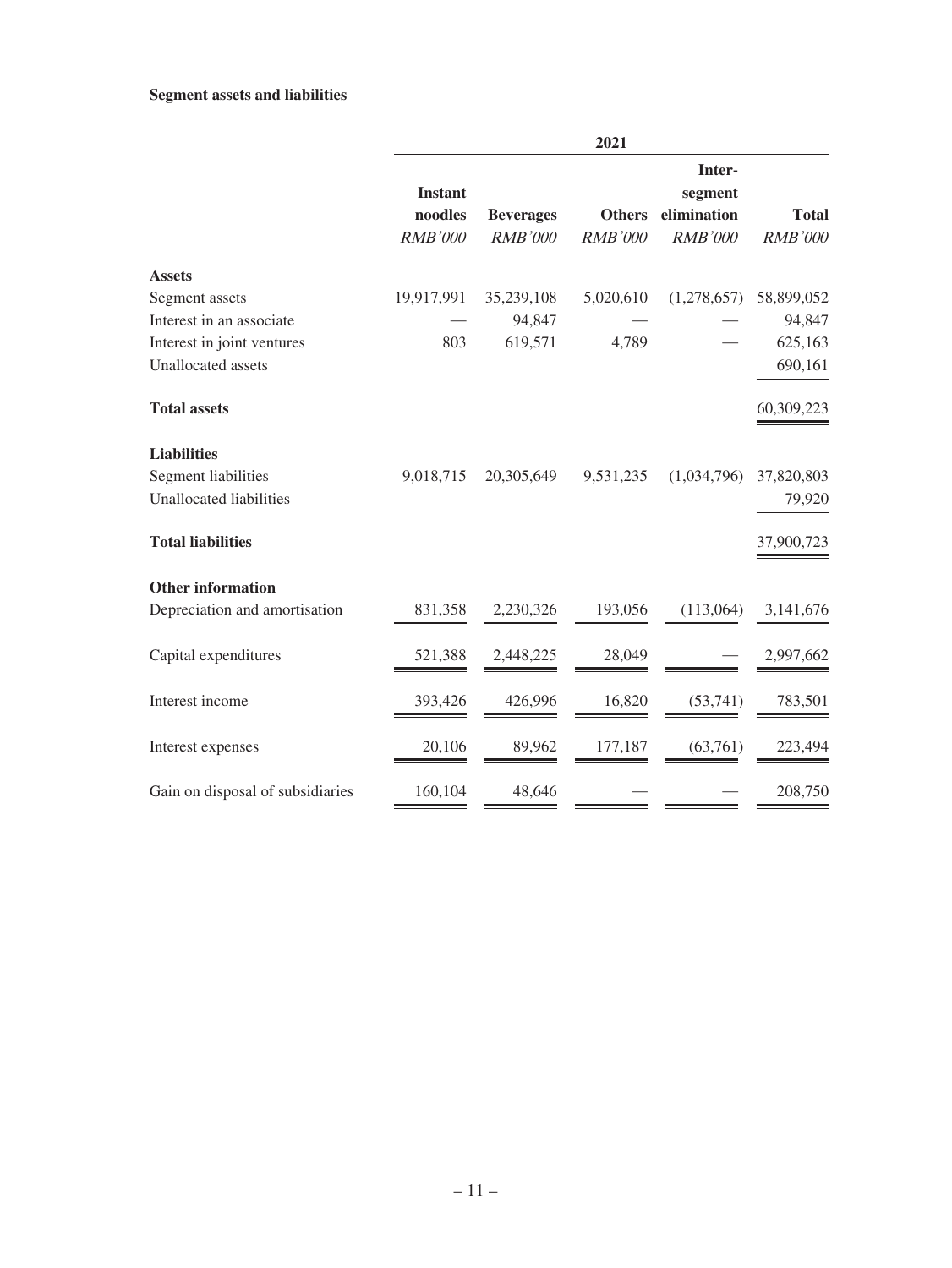|                                                     | 2020                      |                  |                |                                  |                |
|-----------------------------------------------------|---------------------------|------------------|----------------|----------------------------------|----------------|
|                                                     | <b>Instant</b><br>noodles | <b>Beverages</b> | <b>Others</b>  | Inter-<br>segment<br>elimination | <b>Total</b>   |
|                                                     | <b>RMB'000</b>            | <b>RMB'000</b>   | <b>RMB'000</b> | <b>RMB'000</b>                   | <b>RMB'000</b> |
| <b>Assets</b>                                       |                           |                  |                |                                  |                |
| Segment assets                                      | 25,182,638                | 31,152,963       | 5,007,269      | (2,003,228)                      | 59,339,642     |
| Interest in an associate                            |                           | 94,802           |                |                                  | 94,802         |
| Interest in joint ventures                          | 375                       | 598,337          | 28,319         |                                  | 627,031        |
| Unallocated assets                                  |                           |                  |                |                                  | 1,469,923      |
| <b>Total assets</b>                                 |                           |                  |                |                                  | 61,531,398     |
| <b>Liabilities</b>                                  |                           |                  |                |                                  |                |
| <b>Segment liabilities</b>                          | 9,073,005                 | 16,942,691       | 12,413,035     | (1,758,882)                      | 36,669,849     |
| <b>Unallocated liabilities</b>                      |                           |                  |                |                                  | 122,166        |
| <b>Total liabilities</b>                            |                           |                  |                |                                  | 36,792,015     |
| <b>Other information</b>                            |                           |                  |                |                                  |                |
| Depreciation and amortisation                       | 814,164                   | 2,201,882        | 222,308        | (90, 322)                        | 3,148,032      |
| Capital expenditures                                | 502,934                   | 1,725,297        | 38,029         |                                  | 2,266,260      |
| Interest income                                     | 433,587                   | 284,319          | 17,015         | (67, 304)                        | 667,617        |
| Interest expenses                                   | 20,189                    | 93,293           | 305,924        | (70, 767)                        | 348,639        |
| Impairment loss of property,<br>plant and equipment | 16,514                    | 49,677           |                |                                  | 66,191         |
| Gain on disposal of subsidiaries                    |                           | 117,941          | 128            |                                  | 118,069        |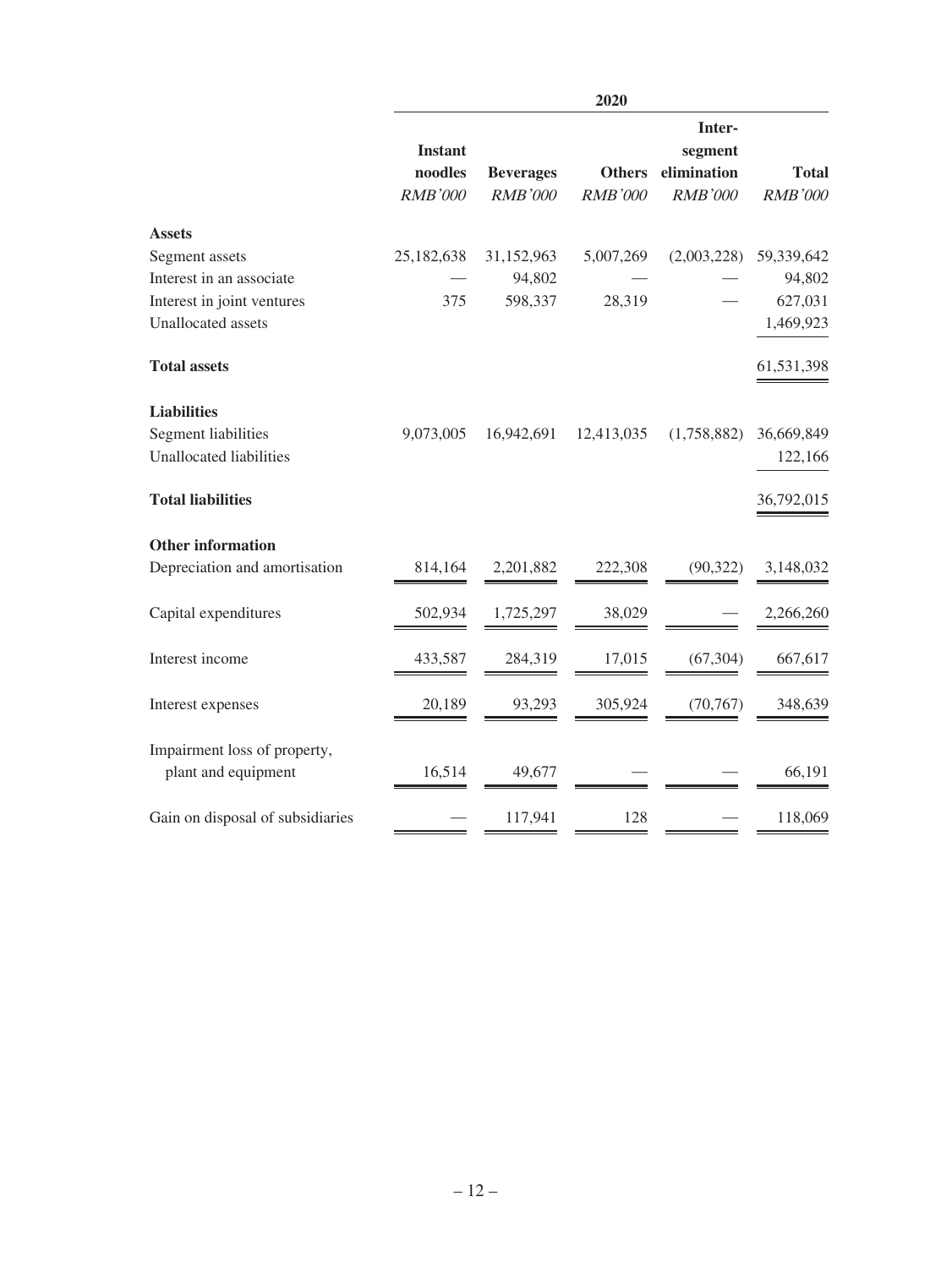#### **5**. **OTHER REVENUE**

|                 | 2021           | 2020           |
|-----------------|----------------|----------------|
|                 | <b>RMB'000</b> | <i>RMB'000</i> |
| Interest income | 783,501        | 667,617        |

### **6**. **OTHER NET INCOME**

|                                                             | 2021           | 2020           |
|-------------------------------------------------------------|----------------|----------------|
|                                                             | <b>RMB'000</b> | <b>RMB'000</b> |
| Income (Expenses):                                          |                |                |
| Gain on sales of scrapped materials                         | 207,189        | 171,762        |
| Change in fair value of financial assets at fair value      |                |                |
| through profit or loss, net                                 | (21,239)       | (40,905)       |
| Change in fair value of financial liabilities at fair value |                |                |
| through profit or loss, net                                 |                | (285)          |
| Dividend income from financial assets at fair value         |                |                |
| through profit or loss                                      | 2,522          | 135            |
| Gain on disposal of subsidiaries                            | 208,750        | 118,069        |
| Government grants                                           | 356,718        | 160,431        |
| Loss on disposal of property, plant and equipment           |                |                |
| and right-of-use assets                                     | (29, 527)      | (77, 332)      |
| Exchange gain, net                                          | 36,031         | 29,159         |
| Others                                                      | 263,751        | 206,860        |
|                                                             | 1,024,195      | 567,894        |
|                                                             |                |                |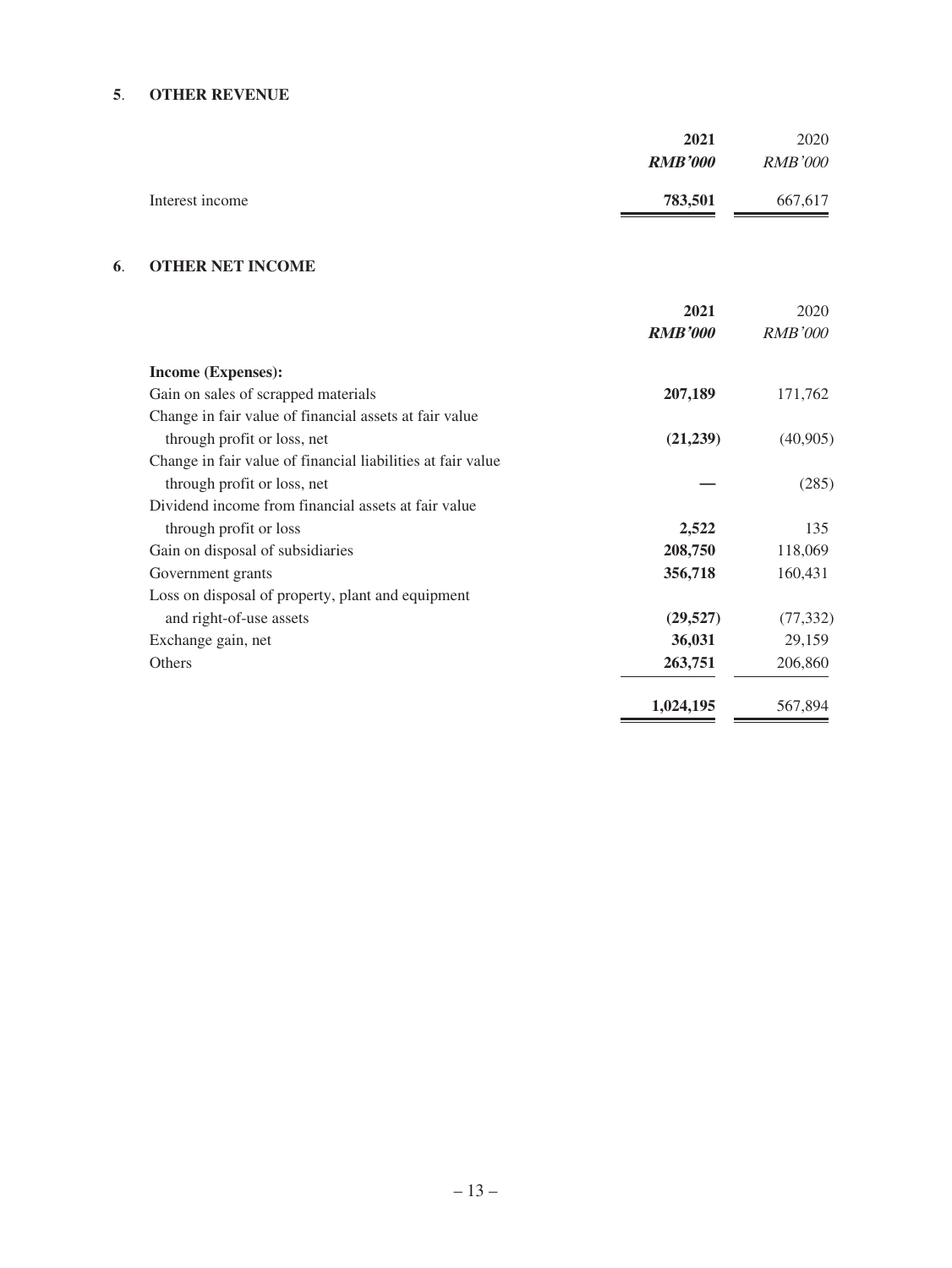# **7**. **PROFIT BEFORE TAXATION**

This is stated after charging:

|                                                        | 2021           | 2020           |
|--------------------------------------------------------|----------------|----------------|
|                                                        | <b>RMB'000</b> | <i>RMB'000</i> |
| <b>Finance costs</b>                                   |                |                |
| Interest on bank and other borrowings wholly repayable |                |                |
| within five years                                      | 204,049        | 315,096        |
| Interest on bank and other borrowings wholly repayable |                |                |
| over five years                                        | 2,867          | 15,144         |
| Finance costs on lease liabilities                     | 16,578         | 18,399         |
|                                                        | 223,494        | 348,639        |
| <b>Other items</b>                                     |                |                |
| Depreciation:                                          |                |                |
| Property, plant and equipment                          | 2,827,355      | 2,835,810      |
| Right-of-use assets                                    | 306,808        | 305,819        |
| Amortisation of intangible assets                      | 7,513          | 6,403          |
| Impairment loss of property, plant and equipment       |                |                |
| (included in other operating expenses)                 |                | 66,191         |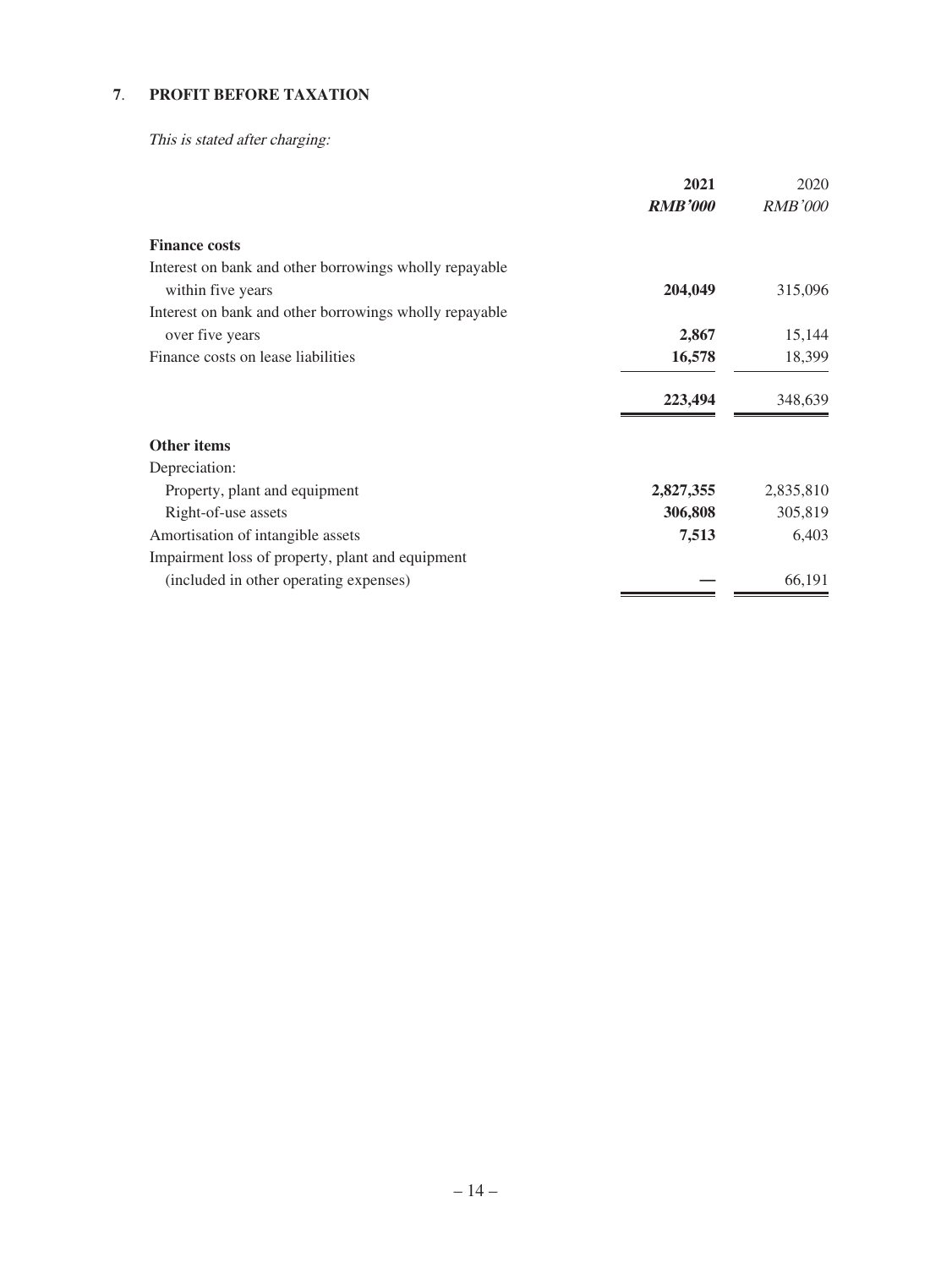#### **8**. **TAXATION**

|                                                             | 2021           | 2020           |
|-------------------------------------------------------------|----------------|----------------|
|                                                             | <b>RMB'000</b> | <b>RMB'000</b> |
| <b>Current tax</b>                                          |                |                |
| <b>PRC</b> Enterprise income tax                            |                |                |
| Current year                                                | 1,294,663      | 1,460,775      |
| Under provision in prior year                               | 10,518         | 26,443         |
|                                                             | 1,305,181      | 1,487,218      |
| <b>Hong Kong profits tax</b>                                |                |                |
| Current year                                                | 2,293          | 206            |
| <b>Deferred taxation</b>                                    |                |                |
| Origination and reversal of temporary differences, net      | (116, 825)     | (19, 387)      |
| Effect of withholding tax on the net distributable earnings |                |                |
| of the Group's PRC subsidiaries                             | 234,327        | 490,191        |
|                                                             | 117,502        | 470,804        |
| Total tax charge for the year                               | 1,424,976      | 1,958,228      |

The Cayman Islands levies no tax on the income of the Company and the Group.

For the year ended 31 December 2021, Hong Kong Profits Tax is calculated in accordance with the twotiered profits tax regime. Under the two-tiered profits tax regime, the first HK\$2 million of profits of qualifying corporations will be taxed at 8.25% (2020: 8.25%), and profits above HK\$2 million will be taxed at 16.5% (2020: 16.5%).

The statutory PRC Enterprise income tax for the PRC subsidiaries is 25% (2020: 25%). According to the Tax Relief Notice (Cai Shui [2020] no. 23) on the Grand Development of Western Region jointly issued by the Ministry of Finance, the State Taxation Administration and National Development and Reform Commission, foreign investment enterprises located in the Western Region of the PRC (the "Western Region") with over 60% (2020: 70%) of principal revenue generated from the encouraged business activities are continuously entitled to a preferential income tax rate of 15% from 1 January 2021 to 31 December 2030. Accordingly, certain subsidiaries located in the Western Region are entitled to an income tax rate of 15% (2020: 15%).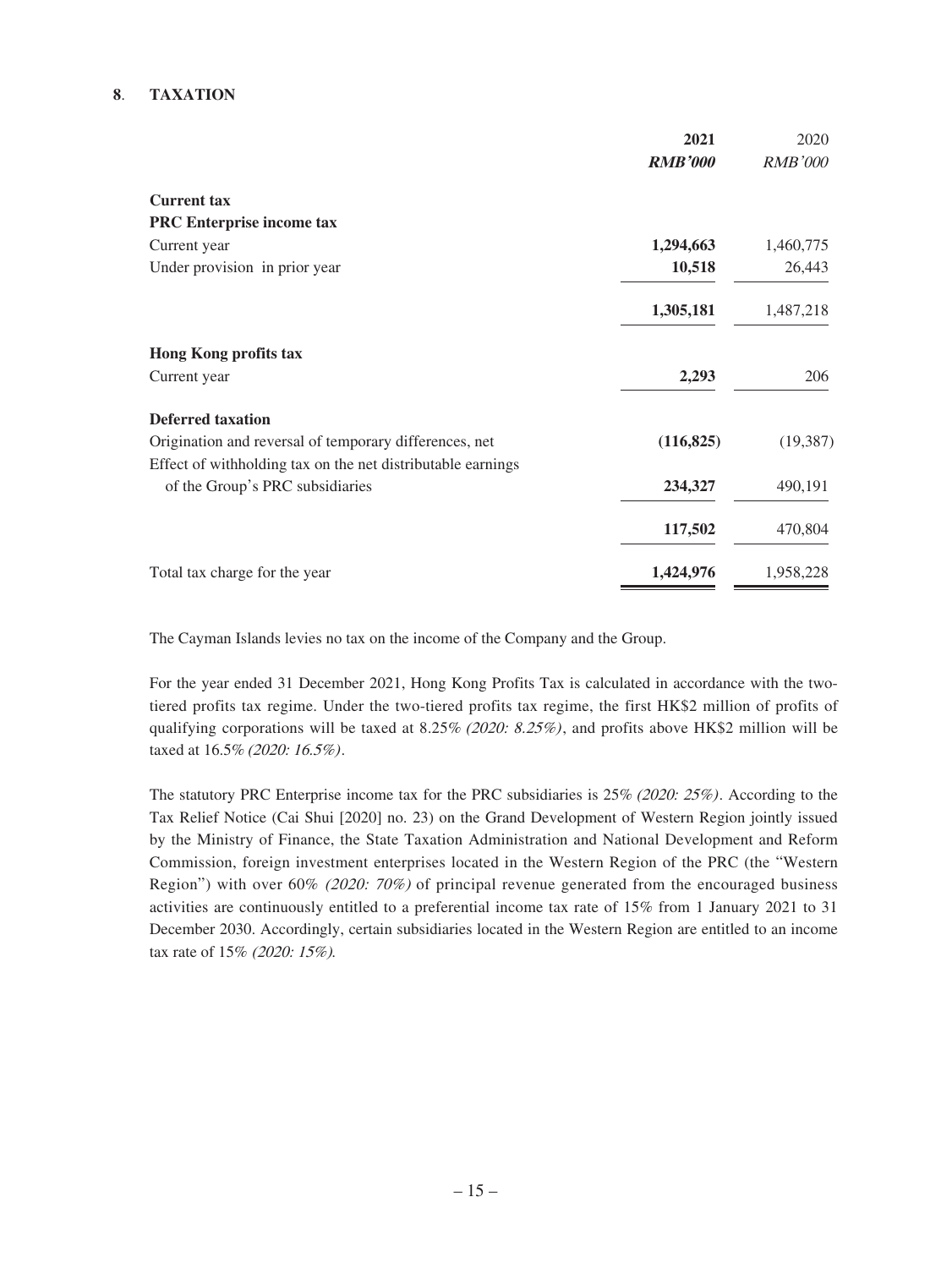#### **9**. **DIVIDENDS**

#### **Dividends payable to owners of the Company attributable to the year:**

|                                                                       | 2021           | 2020           |
|-----------------------------------------------------------------------|----------------|----------------|
|                                                                       | <b>RMB'000</b> | <i>RMB'000</i> |
| Special interim dividend approved and paid                            |                |                |
| of US6.88 cents $(2020: nil)$ per ordinary share                      | 2,500,000      |                |
| Final dividend proposed after the end of the reporting period         |                |                |
| of US5.30 cents (2020: US5.54 cents) per ordinary share               | 1,901,241      | 2,031,132      |
| Special final dividend proposed after the end of the reporting period |                |                |
| of US5.30 cents (2020: US5.54 cents) per ordinary share               | 1,901,241      | 2,031,131      |
|                                                                       | 6,302,482      | 4.062.263      |

At meeting held on 28 March 2022, the directors recommended the payment of a special final dividend and a final dividend of US5.30 cents and US5.30 cents per ordinary share respectively. The proposed special final dividend and final dividend have not been recognised as dividend payables in the consolidated statement of financial position.

#### **10**. **EARNINGS PER SHARE**

The calculation of the basic and diluted earnings per share is as follows:

#### (**a**) **Basic earnings per share**

|              |                                                               | 2021      | 2020      |
|--------------|---------------------------------------------------------------|-----------|-----------|
|              | Profit attributable to ordinary equity shareholders (RMB'000) | 3,802,482 | 4,062,263 |
|              | Weighted average number of ordinary shares ('000)             | 5,627,083 | 5,624,061 |
|              | Basic earnings per share (RMB cents)                          | 67.57     | 72.23     |
| ( <b>b</b> ) | Diluted earnings per share                                    |           |           |
|              |                                                               | 2021      | 2020      |
|              | Profit attributable to ordinary equity shareholders (RMB'000) | 3,802,482 | 4.062.263 |
|              | Weighted average number of ordinary shares (diluted) ('000)   |           |           |
|              | Weighted average number of ordinary shares                    | 5,627,083 | 5,624,061 |
|              | Effect of the Company's share option scheme                   | 5,251     | 6,187     |
|              | Weighted average number of ordinary shares for                |           |           |
|              | the purpose of calculating diluted earnings per share         | 5,632,334 | 5,630,248 |
|              | Diluted earnings per share (RMB cents)                        | 67.51     | 72.15     |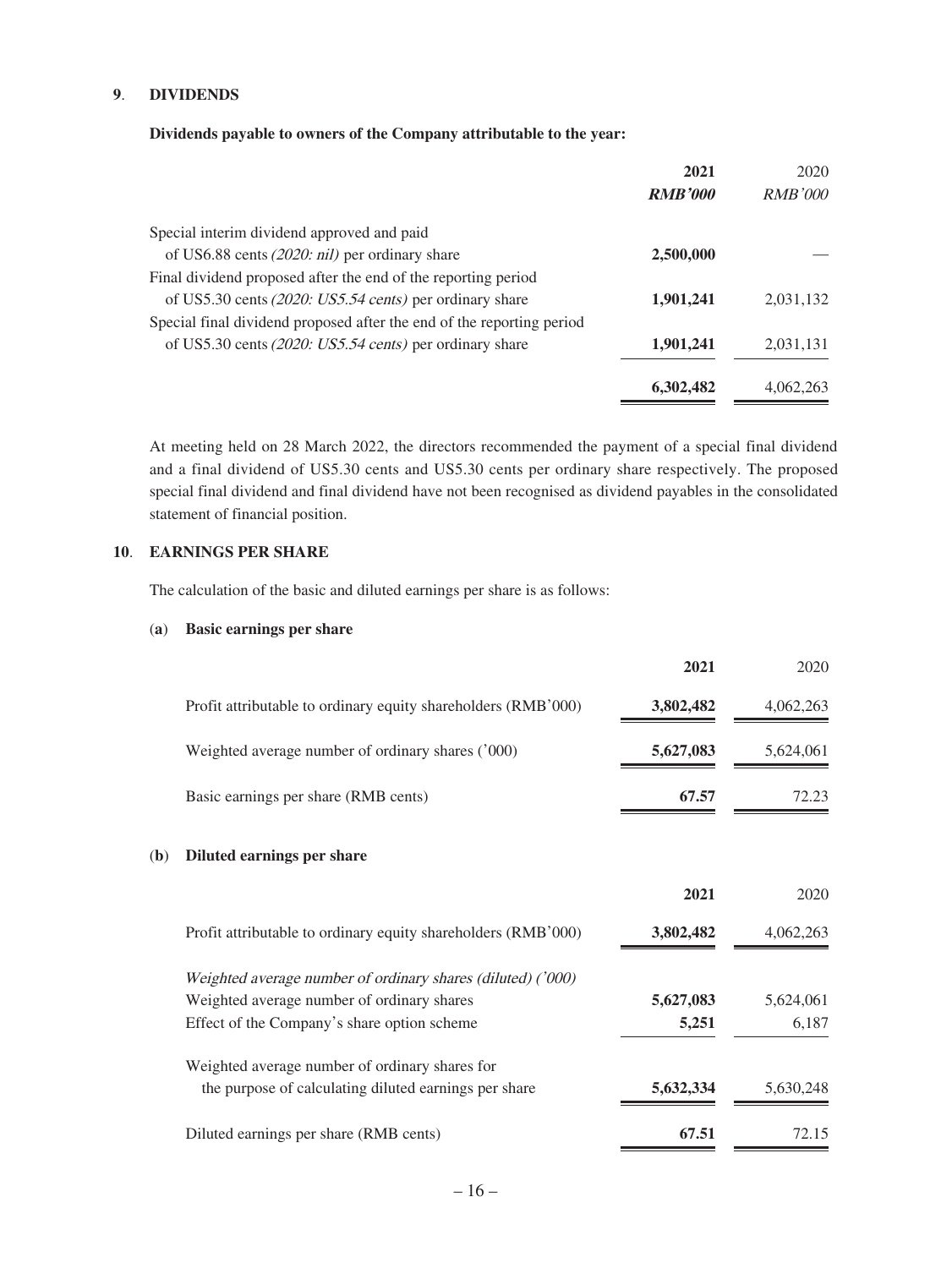#### **11**. **TRADE RECEIVABLES**

The majority of the Group's sales are cash-before-delivery. The remaining balances of sales are mainly at credit term ranging from 30 to 90 days. The ageing analysis of trade receivables (net of loss allowance), based on invoice date, at the end of the reporting period is as follows:

|               | 2021           | 2020           |
|---------------|----------------|----------------|
|               | <b>RMB'000</b> | <b>RMB'000</b> |
| $0 - 90$ days | 1,920,716      | 1,579,741      |
| Over 90 days  | 123,028        | 80,648         |
|               | 2,043,744      | 1,660,389      |

#### **12**. **TRADE PAYABLES**

**13**.

The trade payables to third parties, related parties, an associate and joint ventures are unsecured, interestfree and with credit period of 30 to 90 days. The ageing analysis of trade payables based on the invoice date at the end of the reporting period is as follows:

|                                               | 2021           | 2020           |
|-----------------------------------------------|----------------|----------------|
|                                               | <b>RMB'000</b> | <b>RMB'000</b> |
| $0 - 90$ days                                 | 8,364,033      | 7,243,120      |
| Over 90 days                                  | 682,485        | 903,854        |
|                                               | 9,046,518      | 8,146,974      |
| <b>COMMITMENTS</b>                            |                |                |
|                                               |                |                |
|                                               | 2021           | 2020           |
|                                               | <b>RMB'000</b> | <i>RMB'000</i> |
| Capital expenditure commitments               |                |                |
| Contracted but not provided for:              |                |                |
| Expenditures on property, plant and equipment | 990,797        | 672,014        |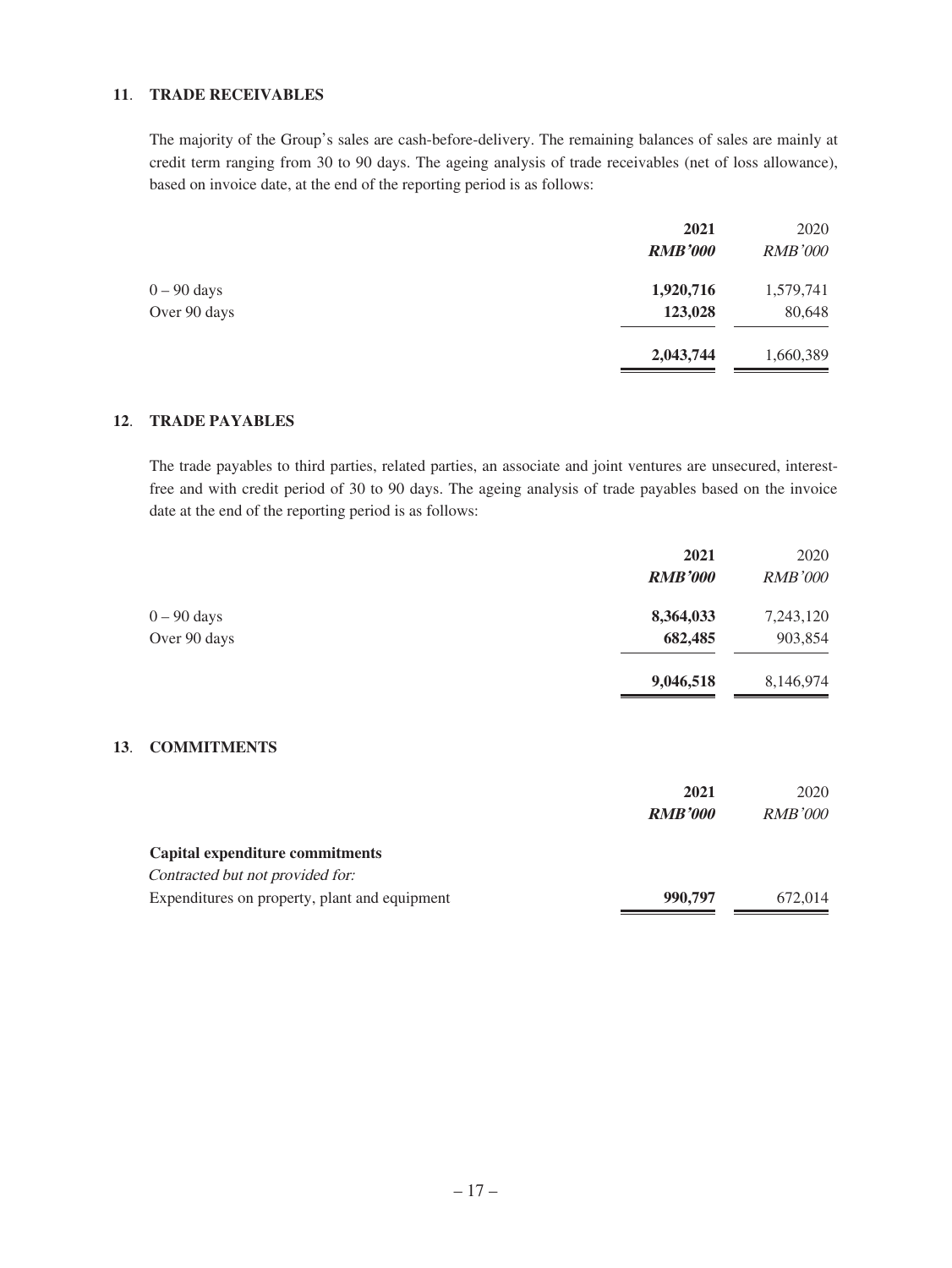### **Management Discussion and Analysis**

#### **Macro and Industry Environment**

In 2021, China registered a growth of 8.1% in GDP, accompanied by an urbanization rate of 64.7% and an enlarged size of the middle class. Despite the rapid development in online channels, the sharp rise in the price of raw materials has posed great challenges to the industry. In a nutshell, the demand in the instant noodles segment has gradually returned to normal levels and the demand in the beverage segment has kept a steady growth trend.

### **Business Review**

Over the past year, the Group, by continually executing the business strategy of "Consolidate, Reform and Develop", further explored the mass consumer markets, tapped into the high-end markets targeting at the middle class, and laid out the markets in new rural areas. The Group's total revenue in 2021 reached RMB 74.082 billion, a year-on-year increase of 9.56%. Specifically, revenue from the instant noodles segment declined by 3.60% and the beverage segment increased by 20.18% year on year. The gross profit margin of 2021 dropped to 30.39%, a decrease of 2.78 percentage points compared with that of 2020. The ratio of distribution costs to revenue recorded a slight increase of 0.27 percentage points to 21.20% year on year. EBITDA went down by 10.37% to RMB 8.390 billion year on year. Due to the decrement in gross margin along with the increase in distribution costs, the profit attributable to shareholders of the Company fell by 6.39% to RMB 3.802 billion and basic earnings per share declined by RMB 4.66 cents to RMB 67.57 cents.

### **Instant noodles Business**

As shown in the Nielsen's data, the sales volume of overall instant noodles market in 2021 fell by 4.0% compared with that of 2020, with a year-on-year decrease of 2.7% in sales value. Yet a steady increasing trend of the two indicators has been kept if taking the figures over the past two years into consideration. Throughout the year, Master Kong held a market share of 45.7% and 48.0% respectively in sales volume and sales value, both ranking first in the market.

In 2021, the Group's revenue from the instant noodles segment reached RMB 28.448 billion, a yearon-year decrease of 3.60% (up by 12.44% compared with that of 2019), which made up 38.40% of the total revenue. Due to the rising price of raw materials and shift in product-mix, the gross margin of instant noodles dropped to 24.36%, down by 4.94 percentage points year on year. The profit attributable to shareholders of the Company in the instant noodles segment went down by 26.67% to RMB 2.004 billion as a result of the rising price of raw materials and the decline in revenue.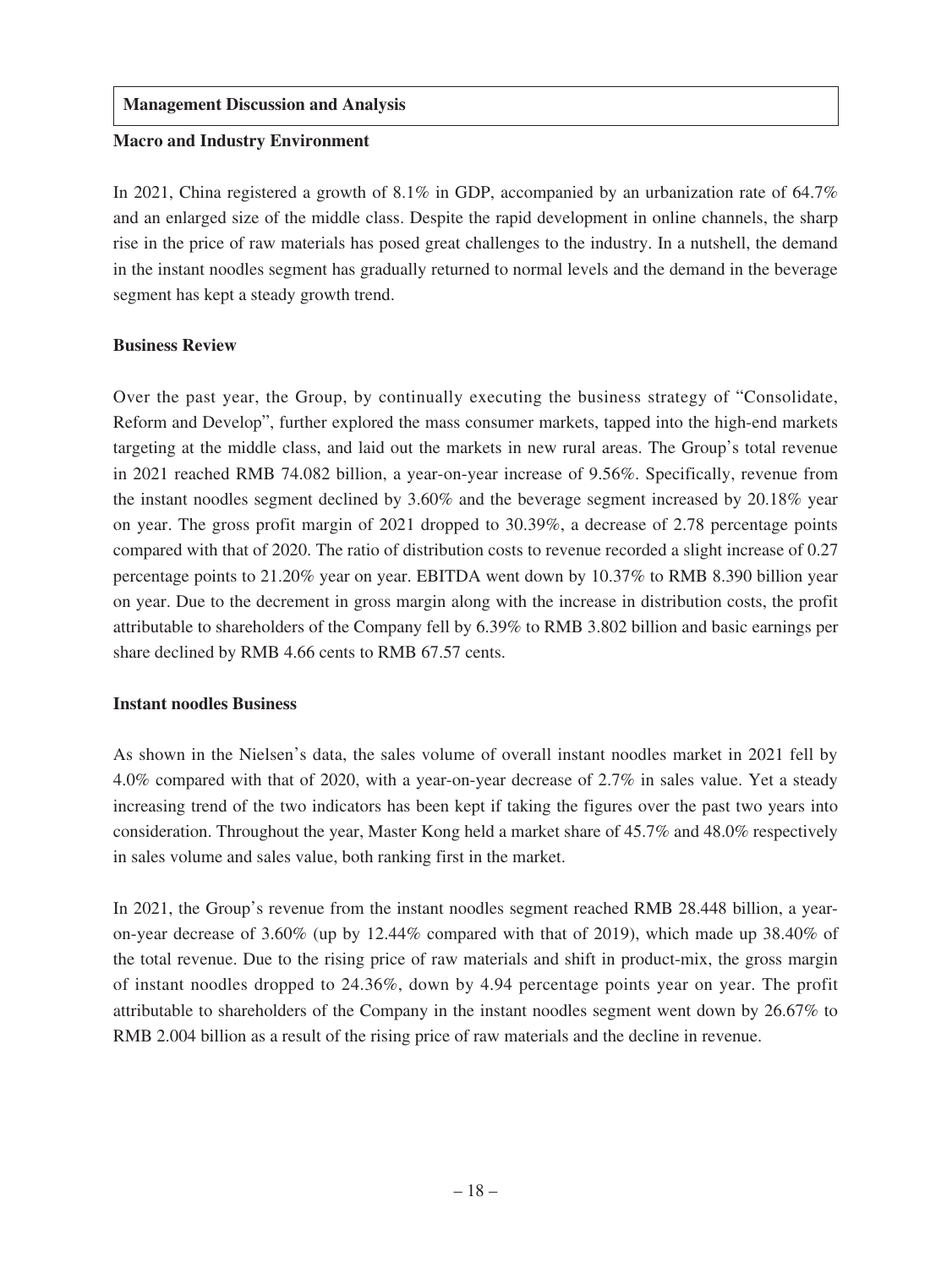### **High-priced Noodles**

The instant noodles segment continued to promote its core products in the high-priced noodles market, and carried out a marketing strategy focusing on young consumers through multi-sized and multiflavored products, thus keeping its brand vigorous. At the same time, the segment grasped the market of large-sized products. To be specific, "Roasted Beef Noodles" highlighted communication with young consumers and promoted its brand goodwill by choosing Lay Zhang as its spokesperson and cooperating with the variety show "IN CHINA". "Hot Beef Noodles" attracted young consumers through IP collaboration with "Game for Peace". The prevalent "Rattan Pepper Beef Noodles" expanded its fans group though IP collaboration with the domestic animation, "Douro Mainland", and unfolded a blind box campaign to improve the re-purchase rate. Meanwhile, the newly launched "Tomato Egg Beef Noodles" and "Korean Spicy Beef Noodles" have been well received among the public. "Master Kong BIG Bucket/Packet" grasped the market opportunity to meet needs of consumers for large-sized products and achieved sustained growth in sales. For the convenience of consumers, innovative and consumer-friendly water filters have been applied in "Master Kong Dried Noodles".

#### **Premium Noodles/Super-premium Noodles**

In line with the needs of the middle class for upgraded consumption and quality life, the instant noodles segment continued to put premium and super-premium products with various flavors and sizes into market. Committed to the concept of "Proficiency in Every Type of Soups", "Soup Chef" opened up the market of premium instant noodles and offered noodles with five kinds of high-end flavorful broths, each serving as a best representative of Chinese-style, Japanese-style and Hong-Kong-style cuisines, which led to rapid growth in sales. To improve its brand awareness, the segment collaborated with the variety show "Call Me by Fire" in October 2021 and the spokesperson Nathan Scott Lee. In addition, digital tools were used to push up foretaste promotional activities as well as to attract young students and white-collar workers. With an aim to diversify its sizes and flavors, the superpremium noodles, "Express Chef's Noodles" newly launched a dry noodles version in addition to its previous bowl noodles and self-heating noodles, and offered noodles with new flavors, namely "Spiced Shredded Chicken with Sesame Sauce Noodles" and "Thai Tom Yum Noodles". Notably, the "Express Chef's Noodles" series expanded its popularity in office, household and outdoors occasions, which allows high-profiled consumers to "Enjoy the Express Chef's Noodles at Anytime and Anywhere".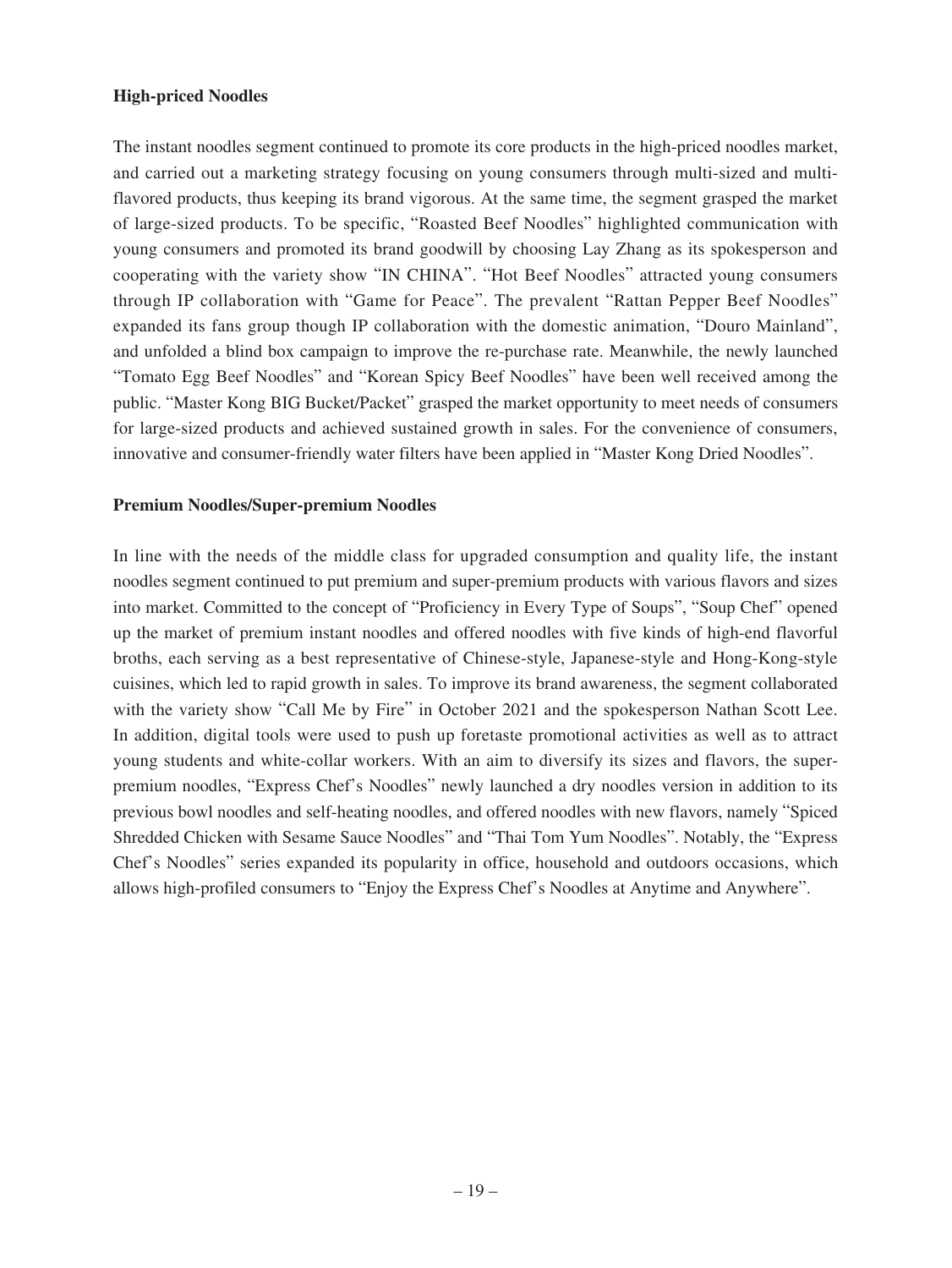### **Mid-priced Noodles/Snack Noodles**

The mid-priced noodles were tailor-made for consumers in township and rural areas valuing costeffectiveness. "Rattan Pepper Beef Noodles" came out to meet customers' demand for new flavors, apart from which the large-sized "50% Plus" was also released for those who favor satiety at the best price. The snack noodles "Flavored and Crunchy" series were dedicated to attract students and snack lovers, while newly launched, namely "Rattan Pepper Chicken Chop Noodles" managed to increase its brand awareness through IP cooperation with "Luo Tianyi" and corresponding card collecting activities, accompanied by publicity activities on new media platforms like Bilibili and Weibo.

#### **Beverage Business**

Nielsen's data suggested that the sales volume and sales value of China's beverage industry<sup>1</sup> in 2021 grew by 8.8% and 10.1% respectively year on year. In terms of sales volume, Master Kong had the largest market share of 43.4% in ready-to-drink (RTD) tea segment (including milk tea), a second largest market share of 18.9% in juice segment, a market share of 6.8% in bottled water segment and a second largest market share of 12.1% in RTD coffee segment.

In 2021, the overall revenue of the Group from the beverage business reached RMB 44.802 billion, a year-on-year increase of 20.18%, which accounted for 60.48% of the Group's total revenue. During the period, the gross margin of the beverage business dropped by 2.11 percentage points to  $33.83\%$ because of the rising price of raw materials and shift in product-mix. Thanks to the increase of revenue and the decrease of sales to distribution cost ratio, the profit attributable to shareholders of the Company for beverage business reached RMB 1.837 billion, up by 15.27% year on year.

<sup>1</sup> The categories in the beverage industry include RTD tea (excluding milk tea), milk tea, bottled water, juice, carbonated soft drink, functional drink, traditional Asian drink and RTD coffee.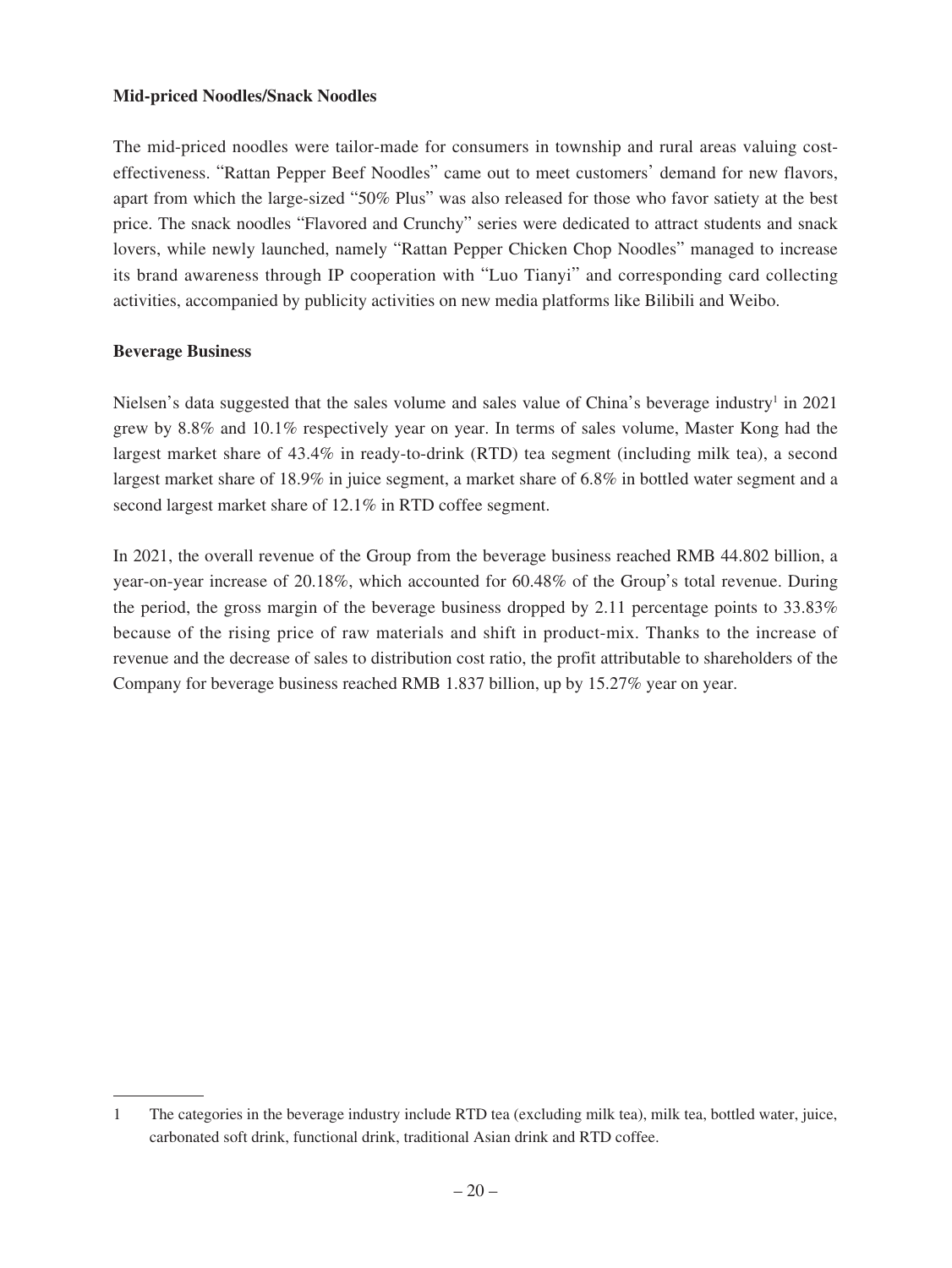### **RTD Tea**

The RTD tea segment gained popularity in the mass market with its core products and launched products of various flavors and sizes to fit diverse needs of younger consumers under different consumption occasions, thus ensuring Master Kong's leading position in the RTD tea market. The "Master Kong Ice Tea" series, characterized by multiple flavors, became synonymous with youth and fashion, and the tropical flavor in particular, caught on among the ACGN lovers. To meet consumer needs for taste and health, the Group released the "Sugar-free Ice Tea", which was all the rage and yielded high sales upon its debut. The "Jasmine" series went down very well with the young consumers through a microfilm "Jasmine Only for You", as well as IP cooperation with Shanghai Disneyland, and other online and offline promotional activities. Via selecting the Millennials' favorite stars as the spokespersons and advancing cooperation with hot IPs, the "Green Tea" series continued to enhance its brand image of "Fresh, Vigorous and Rich in Tea Polyphenol" and stimulated substantial sales growth. The "Master Kong Peach Oolong Tea" series established an aromatic and palateful brand image and fittingly fed the thirst for fruit tea of the new generation of urban consumers. In addition, the Group innovatively launched its fifth largest tea brand of the "Master Kong Plum Green Tea" series, which blended the green tea with green plums.

#### **Carbonated Soft Drinks**

Pepsi's bottled carbonated soft drink segment was devoted to offering products with new flavors and categories. Themed on "Bring Happiness Home", Pepsi joined hands with Mirinda and 7UP to launch the "Auspicious Beast Series Can" and other festival-related products to match the consumption occasions during CNY. The kicking off of "Pepsi White Peach and Oolong Flavor" and "Pepsi Osmanthus Flavor" made the Chinese Style a nationwide hit. Moreover, the segment continued to diversify its "Pepsi No Sugar" series by upgrading its packaging and flavors. More precisely, the debut of "Pepsi Lime Flavor" resulted in ever-increasing sales; and thanks to its release, together with Pepsi regular and raspberry flavors, the segment occupied a bigger share in the sugar-free market. The "Passion Fruit & Pineapple Mix Flavor" remained well received among the public. The "Passion Fruit & Pineapple Mix Flavor" of Mirinda remained well received among the public. The launch of "Mirinda Juice Bubble Drink" pushed Mirinda to seize the mid-to-high-end market. All the packaging of the "7UP" series were upgraded and constant efforts were placed on the promotion of "7UP Moji7o Grapefruit Flavor" via IP cooperation. The "Bubly Sparkling Water" rolled out in 2021 as a major star product of the sparkling water series, which addressed consumers' upgraded needs for no sugar, no calorie, and no fat. To spread a positive brand philosophy, the segment geared its efforts towards promoting the visual symbol of smile on the "Bubly Sparkling Water".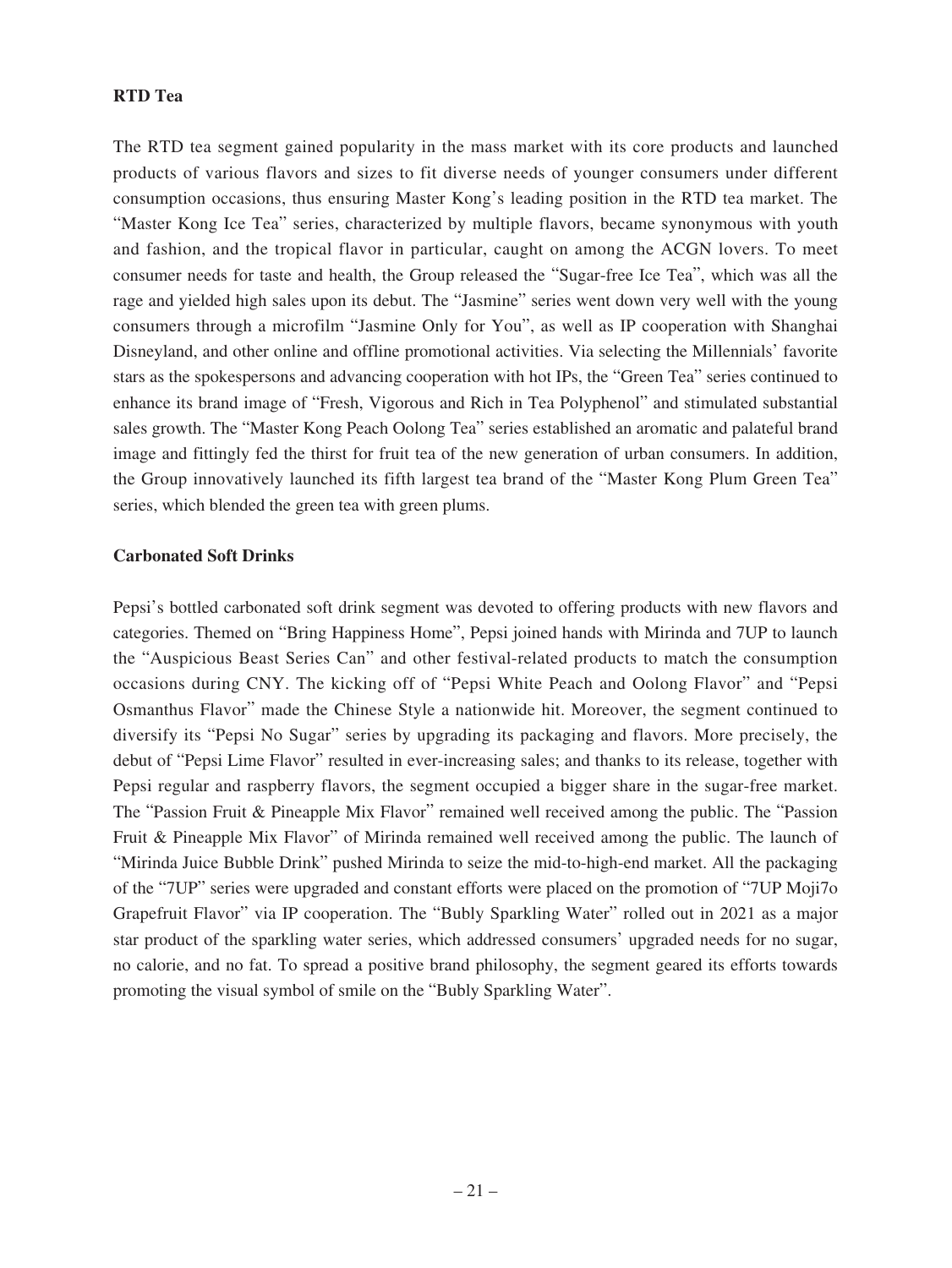### **Juices**

The segment capitalized on the multi-size and multi-flavor features of juice products and made it to develop juices of Chinese and Western styles yet underlying the culture of Chinese Style Drinks with Meal. The "Rock Candy Pear" series remained to be characterized by a therapeutic brand image of constant moisture provider and its consumption occasions, mainly for smoothing and moistening the throat, were also elaborated. "The Traditional Drink Sweet-Sour Plum Juice" integrated modern juicemaking process into Chinese classic drink, whose effects of quenching thirst and cleansing palate were widely promoted and magnified. The Western-style juice "Master Kong Juices" series centered on tasty fruits to build an optimistic and joyful brand image. "NutriLight Fruits", based on its main flavor of honey and grapefruit, went with other flavored products including "Mango Flavor Drink" and "Peach Flavor Drink" to draw the attention of consumer groups. The "Tropicana" series focused on mixed fruit flavors, and "Tropicana 100%" series actively seized the market of 100% juice (ambient) by means of promotion in mass-market retailers and convenience stores.

### **Bottled Water**

The bottled water segment continued to satisfy different consumer needs with products of various sizes and prices. In addition, it placed a high emphasis on cultivating consumers' indoor drinking habits, preferentially offering large and small packages, and stimulating more household consumption demands. The economical product "Master Kong Bottled Drinking Water", with the world-renowned volleyball player and coach Lang Ping as its spokesperson, conveyed a brand image of "The Best Choice for Reassurance and Health" and thus establishing itself as a national brand featuring affordable prices. In terms of the mid-priced ones, the "Drink Boiled Water" stuck to the positioning of mild, safe and sweet water, and adhered to a competitive strategy of boiled water differentiation. Targeting at young consumers, the segment offered "Drink Boiled Water" with multiple sizes to spur household consumption needs. The "Aquafina" series, with an aim to let consumers "Enjoy the Purity", enhanced its popularity through both online and offline marketing activities. The segment rolled out the soda water series in July 2021, which satisfied consumer needs with a variety of flavors and sizes. The high-end "Han Yang Quan" was relaunched with an upgraded packaging and managed to strengthen its positioning of "Being Natural, Precious, and Nutritious", thus catering to the growing needs of the middle class for higher-quality drinking water.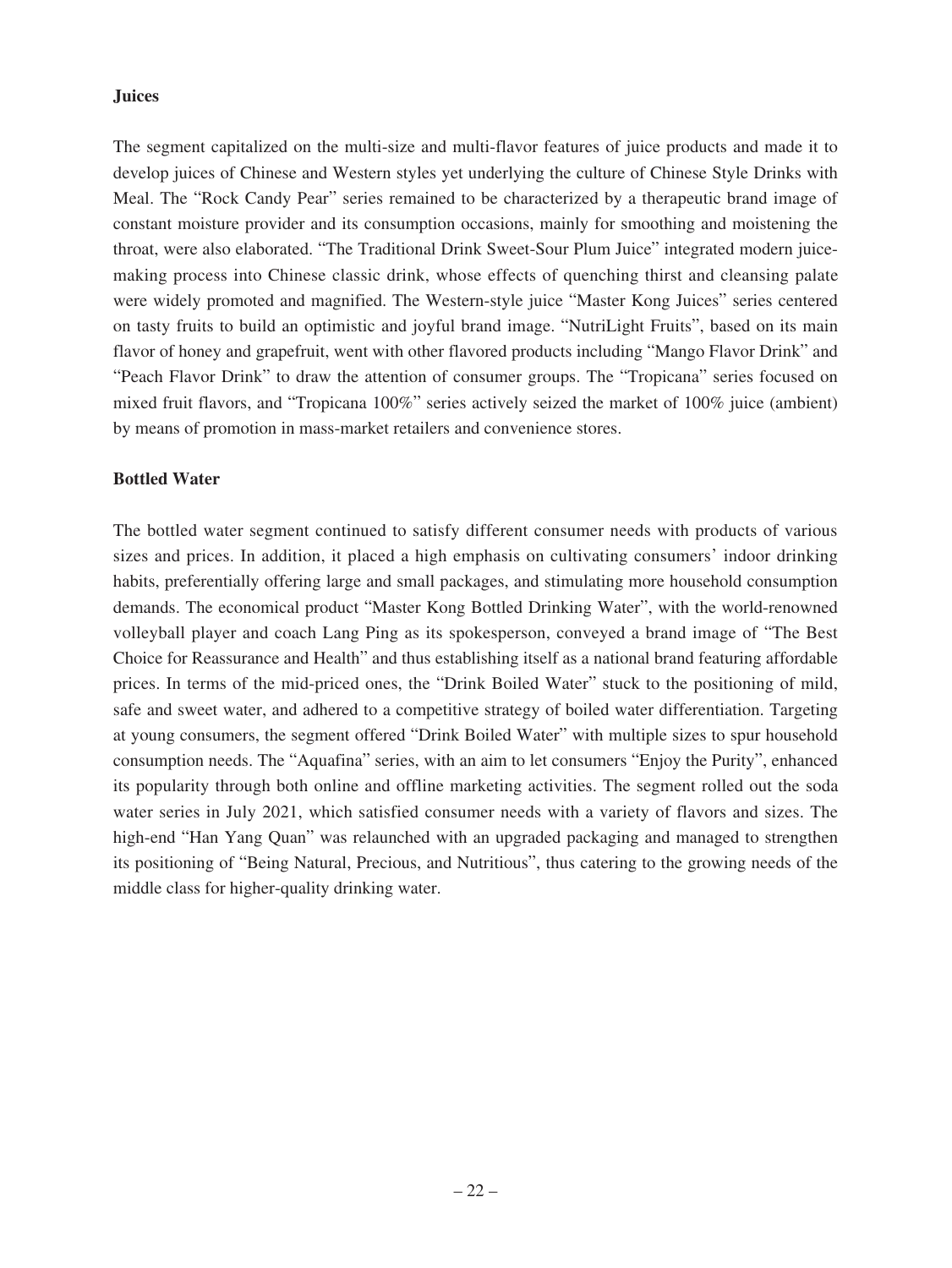### **Coffee Drinks/Functional Drinks/Probiotics**

The "Bernachon Coffee" series focused on the markets typified by the Yangtze River Delta, the Pearl River Delta, Beijing and Sichuan. Starbucks ambient RTD coffee launched new flavor and restaged packaging for bottled Frappuccino. And mainly driven by the newly launched "Starbucks Select", overall sales registered encouraging results. Apart from fitting various sports occasions, the functional drink "Gatorade" series enriched its categories by launching the sugar-free vitamin electrolyte beverage "Gatorade No Sugar", as a proactive move to tap into the health drinks market. The "Wei Chuan Ambient Probiotics Drink" series gained a strong foothold in the Yangtze River Delta. Besides, the lactobacillus beverage "Xiao Lao Duo Duo" was repackaged to strengthen its fresh, fat-free and healthy product image.

### **Financing**

The Group, with "Cash Is King" as its long-held overall strategy, has been characterized by proficient control of capital expenditures and effective promotion of asset-light and asset activation, which is expected to generate stable net cash inflows. In 2021, the net cash inflow from the Group's operating activities amounted to RMB 5.418 billion, and the net cash outflow from investing activities reached RMB 4.044 billion. In the meantime, the Group bolstered asset-light and asset activation and boasted a net cash inflow of RMB 474 million.

The Group continued to maintain a sound financial structure through effective control on the balances of account receivables, account payables, as well as inventories, and featured abundant cash in hand. As at 31 December 2021, the Group's total cash at bank and on hand arrived at RMB 21.961 billion, a decrease of RMB 1.905 billion compared with that of 31 December 2020. The Group's interest-bearing borrowings reached RMB 13.662 billion, a reduction of RMB 35 million from 31 December 2020 to 31 December 2021. Net cash totaled RMB 8.299 billion, declining by RMB 1.870 billion compared with that of 31 December 2020. The Group's proportion of the total borrowings denominated in foreign currencies and Renminbi, at the end of 2021, reported a change from 89% against 11% at the end of 2020 to 96% against 4%. And the proportion between the Group's long-term borrowings and short-term borrowings reached 46% against 54%, compared with 57% against 43% at the end of 2020.

As at 31 December 2021, the Group's total assets and total liabilities stood at RMB 60.309 billion and RMB 37.901 billion respectively, down by RMB 1.222 billion and up by RMB 1.109 billion respectively from 31 December 2020. Meanwhile, the debt ratio of the Group increased by 3.05 percentage points to 62.84% compared with that of 31 December 2020. The gearing ratio<sup>®</sup> went up from -48.17% as of 31 December 2020 to -44.48% as of 31 December 2021.

During 2021, the exchange rate of US dollars against Renminbi fell by 2.23%. The fluctuation in exchange rates resulted in the generation of realized and unrealized exchange gain, amounting to RMB 36.031 million in the Group's income statement.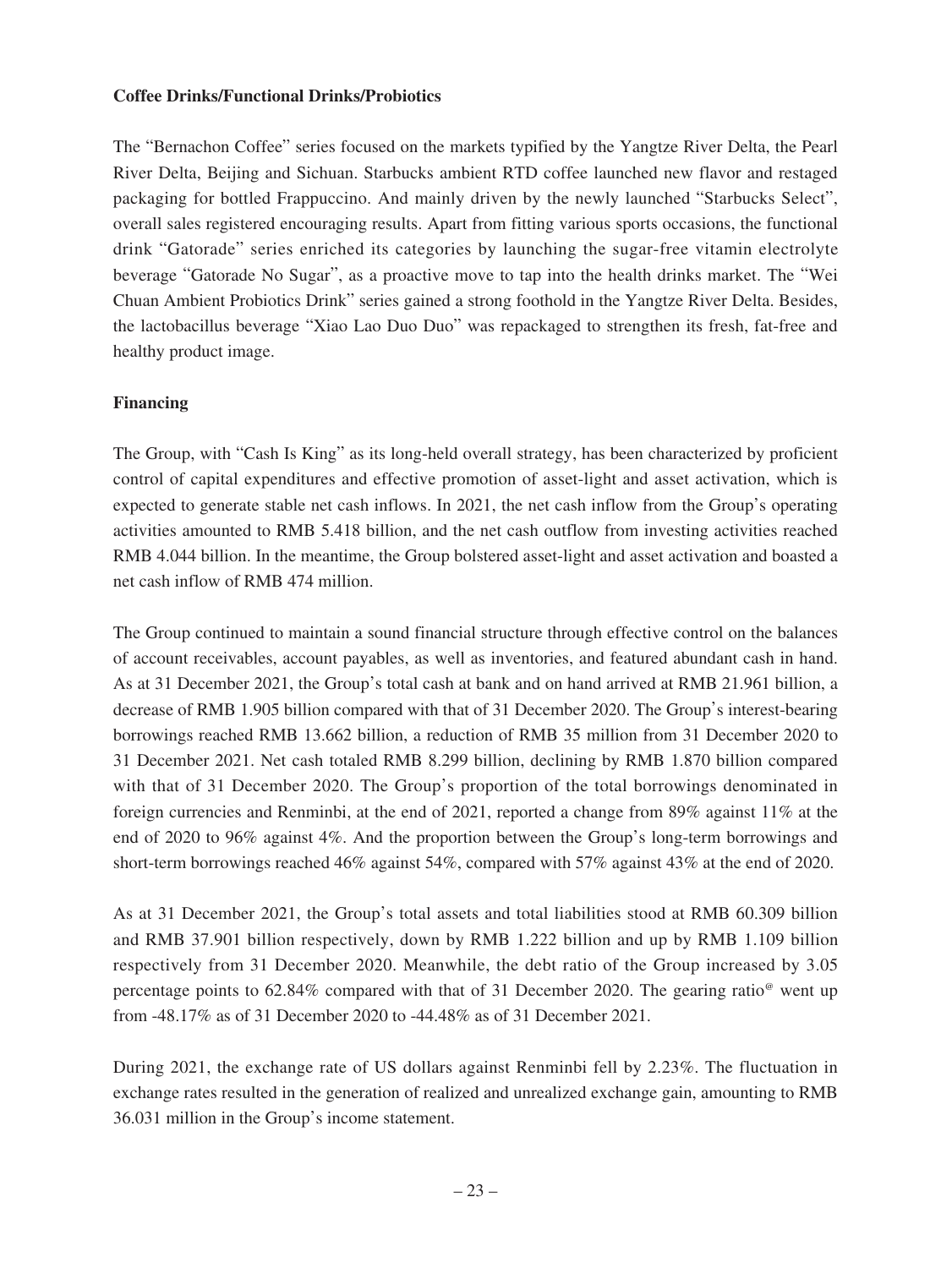### **Financial Ratio**

|                                                                      | As at                | As at        |
|----------------------------------------------------------------------|----------------------|--------------|
|                                                                      | 31 December          | 31 December  |
|                                                                      | 2021                 | 2020         |
| Finished goods turnover                                              | $18.35 \text{ days}$ | $17.73$ days |
| Account receivables turnover                                         | $9.13$ days          | $8.99$ days  |
| Current ratio                                                        | 0.86 Times           | 1.06 Times   |
| Debt ratio (Total liabilities to total assets)                       | 62.84%               | 59.79%       |
| Gearing ratio (Net debt to equity                                    |                      |              |
| attributable to owners of the Company) <sup><math>\circ</math></sup> | $-44.48\%$           | $-48.17\%$   |

 $\degree$  As of 31 December 2021, the Group takes long-term time deposits into consideration when calculating gearing ratio because management believes that this calculation basis reflects the capital structure of the Group more accurately. As a result of the above changes, the comparative figures presented have been restated to conform to current year's presentation.

#### **Human Resources**

The Group had 62,107 employees as of 31 December, 2021.

In 2021, the Group continued to promote organizational reform based on the underlying principle of "All for Developing Business", established an efficient and integrated human resources system, and provided sustainable talents and organizational capabilities. The Management Training Center has been established to build structured training method based on the competency models of employees at all levels. In addition, the Group has carried out digital transformation to empower the management digitally and systematically. By doing so, Master Kong managed to set up a scientific mechanism for talent selection, cultivation and development.

Moreover, the Group, in order to explore a model that can "Promote Integration of Industry and Education and Cultivate Talents through Cooperation between Schools and Enterprises", has partnered with 35 higher education institutions and 78 vocational schools across China. Facing uncertain epidemic situations, Master Kong resorted to both online and offline channels for talent introduction and recruited graduates through various approaches, including various campus campaigns, job fairs and cross-regional caree talks. In terms of partnership with the vocational schools, the Group has set up "Ordered Class of Master Kong" to help further the study on a long-term talent training mode based on college-enterprise cooperation.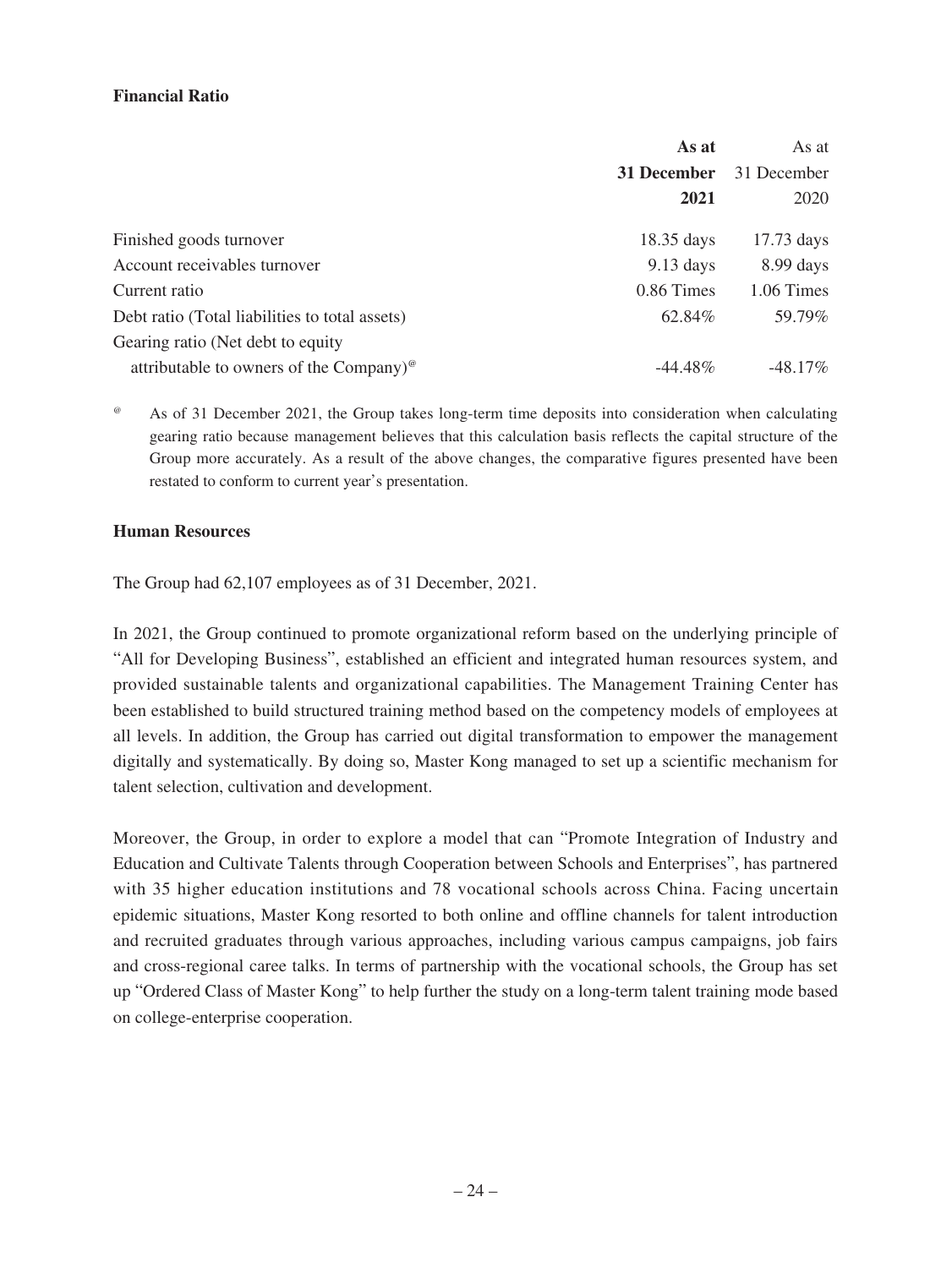Master Kong has been dedicated to building Industry-University-Research platforms with international influence, mainly through all-round strategic cooperation with top universities at home and abroad. 2021 marked the inclusion of a new strategic partner, Tsinghua University, with whom the Group has engaged in numerous talent development projects. Besides, the Group has deepened cooperation with Peking University in multiple fields, such as in medical and agricultural fields, new structural economics, and management. Furthermore, the Group has formulated new long-term cooperation projects with Waseda University and finalized the cooperation project on big data with the Wharton School and JD.

### **Corporate Social Responsibility**

With the mission of "Promote Chinese Food & Beverage Culture" and the vision of "Be a Respected" Enterprise", Master Kong adheres to the sustainable development concept of "Keep Our Nature Green", and makes use of external resources through strategic collaborations. Dedicated to the principle of "Life + Delicacy", it proactively assumes its corporate social responsibilities. In 2021, in line with China's "New Development Philosophy" and the "14th Five-Year Plan", Master Kong made great efforts in food safety, nutrition and health, sustainable development and has been widely recognized for its great contribution to the whole society.

The Group has always taken food safety as the foundation and held a zero-tolerance attitude to safety risks, as well as strictly controlled product quality. During 2021, Master Kong increased its investment in food safety and geared its efforts towards improving food safety management and digitalization, as well as the upstream and downstream traceability for products. Furthermore, the Group participated in the formulation of a number of standards led by China National Food Industry Association, China Beverage Industry Association, State Administration for Market Regulation and China National Center for Food Safety Risk Assessment, and continued to carry out industrialization research with universities such as Shanghai Jiao Tong University on food safety and product application and development, as well as to jointly hold the seminar titled "Allergen Control of Food Companies" with Shanghai JS Life Sciences Institute and other institutes. In cooperation with Shanghai Society of Food Science, National Institute for Nutrition and Health Chinese Center for Disease Control and Prevention, Jiangnan University, Nankai University and other institutions on food safety, the Group played its role to strengthen food safety management in the society. Besides, the Group attached great importance to the research and development of nutritional products and the optimization of product formula, and has been committed to promoting the development of nutritional and healthy products through technological innovations. Various publicity activities, including food safety publicity month and food safety science popularization program were organized for building "Healthy China".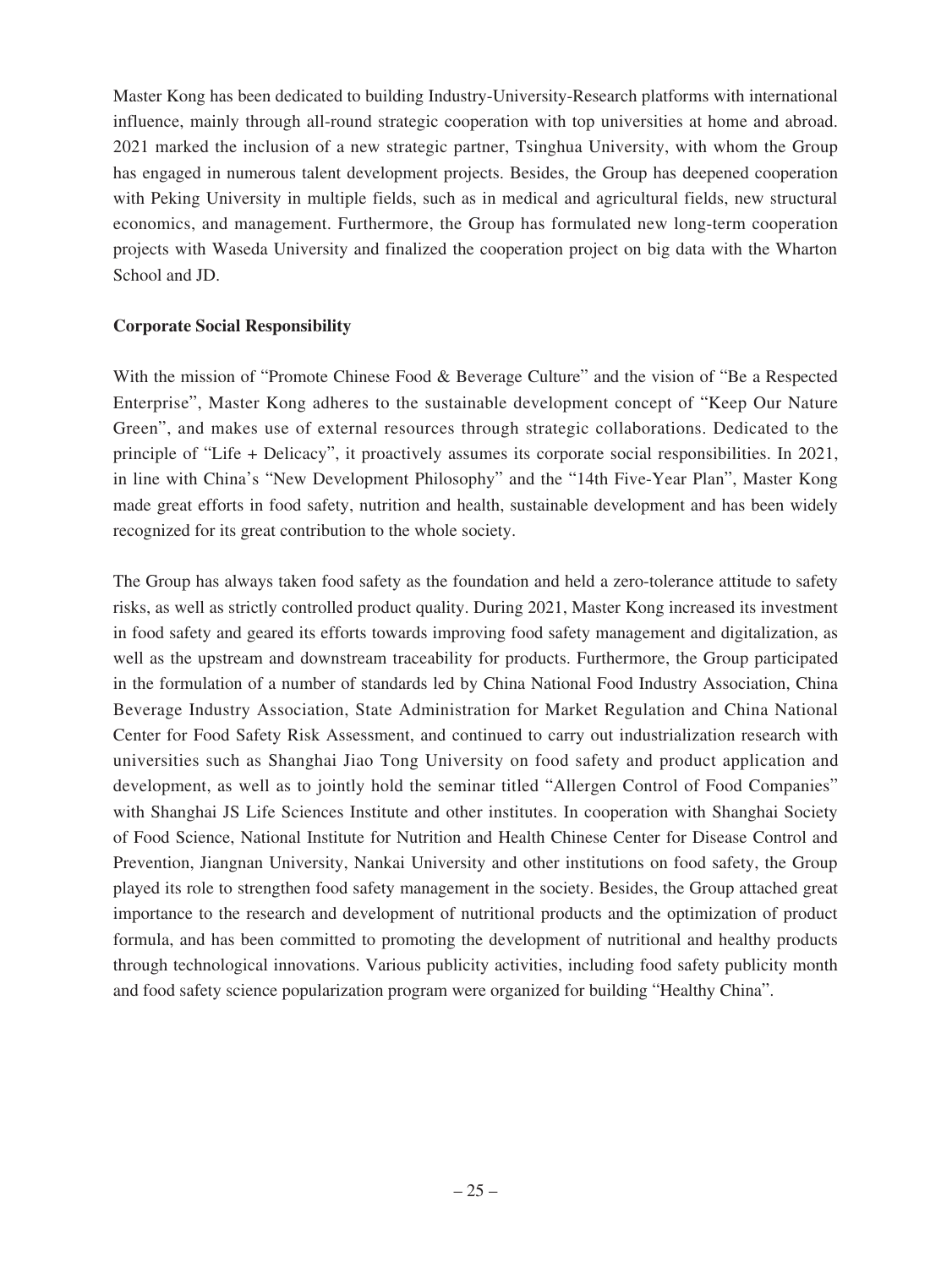The Group proactively lived up to the concept of green development. In 2021, in response to China's "Carbon Peaking and Carbon Nentrality" goal, the Group took the lead in implementing Carbon Inventory Project stretching the upstream and downstream of the value chain, so as to fully grasp the carbon footprint of its own products and services, and shed some light on its follow-up carbon emission reduction efforts. Moreover, the Group set four environmental development targets containing energy conservation, water saving, emission reduction and carbon reduction, and continuously promoted various energy saving and emission reduction projects. To be specific, the Group fulfilled its environmental responsibility and practiced green and low-carbon operation by implementing targeted projects, which included the chilled water recycling project and the frying thermal energy recycling project in the instant noodles business, and the plastic reduction and waste reduction project in the beverage business.

As a national brand honored by the Xinhua News Agency, Master Kong dedicated itself to rewarding the society by providing relief supplies, offering greater support to the cause of sports and promoting community-based public welfare. The Group provided timely disaster relief and material assistance for those affected by natural disasters and COVID-19 in Henan, Zhejiang, Sichuan and other regions. Meanwhile, the Group continued to support China's sports industry by means of sponsorship in a number of sports events concerning badminton, basketball and cycling. Notably, Master Kong made remarkable contribution to China's winter sports as an instant and nutritional food provider in partnership with Winter Sports Center of the General Administration of Sport of China, and offered Chinese winter sports athletes customized convenience food known as "Champion Canteen". In addition, the Group also paid back to the society by offering a helping hand to those at the front line of cities, including medical staff, sanitation workers and traffic police officers via organizing visiting activities in hospitals and communities.

The Group has been highly recognized by the society for its efforts in sustainable development and ESG and has become a participant in the United Nations Global Compact. Benefiting from its outstanding practices in the PET sustainable development project, the Group has won the "Award for Best Society(s) Case". Last November, representatives of the Group attended the roundtable forum on "COP26 Green and Low Carbon Economy Transformation" of China International Import Expo and shared the latest achievements of Master Kong in leading the transformation of green and low carbon in upstream and downstream industry chain. In December, Master Kong was awarded the ESG Excellence Award jointly presented by the Chamber of Hong Kong Listed Companies and Hong Kong Baptist University. What's more, Master Kong was granted the prize of the "Top Ten Enterprises" in Safety Management at the China Food Safety Annual Meeting for the 11th time and the "Leading Enterprise of Social Responsibility" at the 19th China Food Safety Conference. Also, the Group has been authorized to establish the Shanghai Instant Food Engineering Technology Research Center and its Joint Innovation and R&D Center, has been recognized as a foreign-funded R&D center by Shanghai Municipal Commission of Commerce. Besides, the Group has won numerous awards, including but not limited to "the Award for Best Social Responsibility(s) Case of China in 2021" by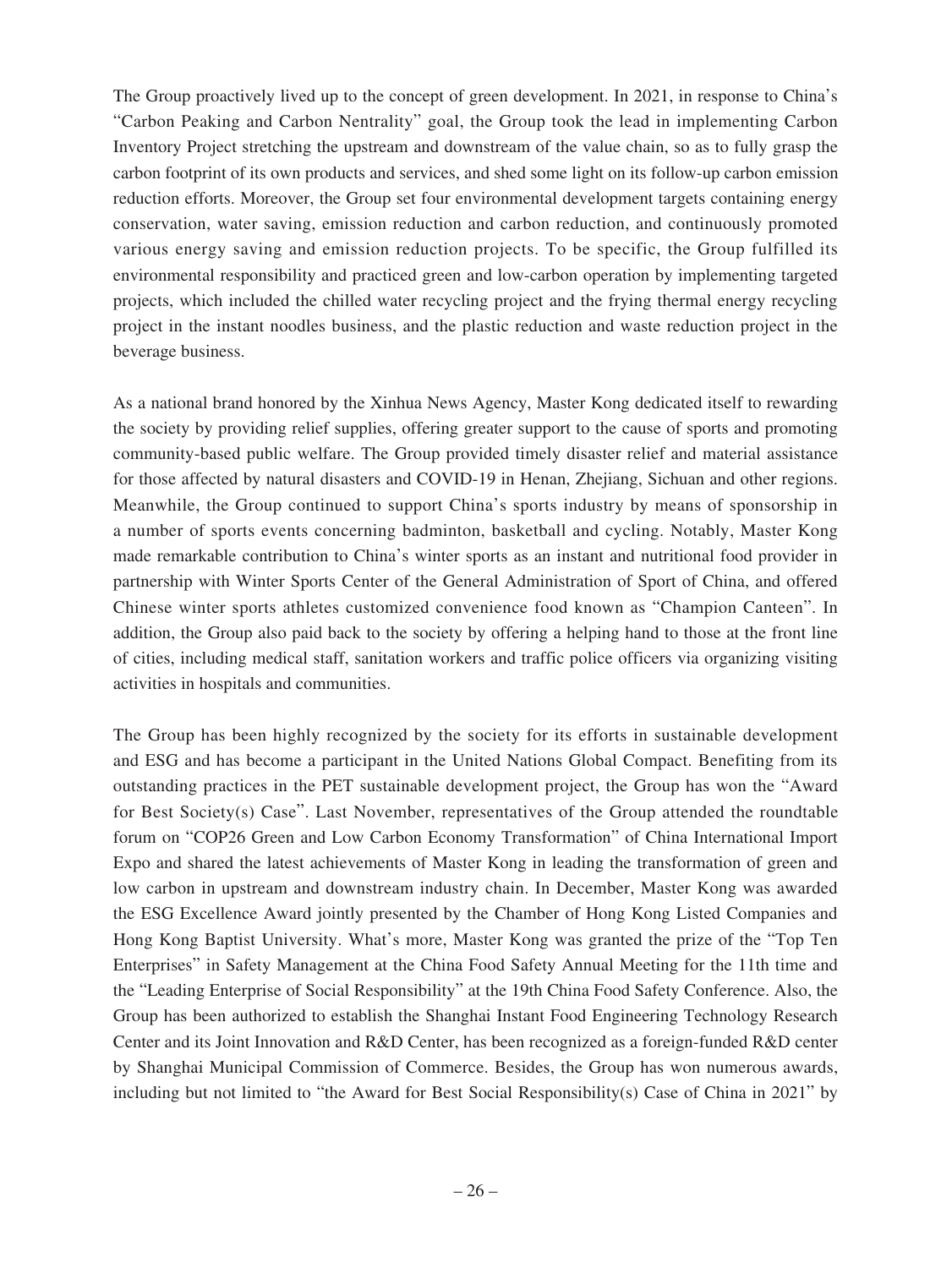Xinhua Net, "2021 Annual Recommended Case of People's Corporate Social Responsibility•Green Development" by People's Daily Online, "2021 Excellent Energy-saving Enterprise in China Beverage Industry", "2021 Excellent Water-saving Enterprise in China Beverage Industry", "2020-2021 Excellent Product Innovation Award in China Instant Food Industry", and "2020-2021 Best Innovation Award in China Instant Food Industry".

## **Prospects**

The year of 2022 will continue to be full of challenges and opportunities. Despite the fact that China's economy is expected to register a stable performance with good growth momentum, the food and beverage industry will inevitably face difficulties brought by uncertainties of the international situation and the rising price of raw materials.

Looking ahead, the Group, by adhering to its "Consolidate, Reform and Develop" strategy, will continue enhancing its brand reputation by complying with the trend of consumption segmentation and channel diversification. Specifically, the Group will keep on launching instant noodles products with various flavors, sizes and prices. While in terms of the beverage segment, the Group will sustain its efforts in concentrating on major flagship products as well as accelerating product mix adjustment. By doing so, Master Kong will push itself to satisfy diversified consumer needs under different consumption occasions. Considering the escalating price of the raw materials, the Group will resort to more feasible and practical business strategies to boost steady sales growth.

The Group will unswervingly advance digital and intelligent transformation and build an intelligent manufacturing system and logistics system to improve operation and supply chain efficiency. Also, based on the underlying principle of "All for Developing Business", the Group will carry out organizational reform, improve talent management and optimize organizational competence. Constant efforts will also be directed at the comprehensive implementation of the green and low-carbon development philosophy, which involves promoting energy conservation, water conservation, plastic reduction and carbon reduction, thus doing its bit to realize China's sustainable development while satisfying consumer needs in their pursuit of a better life.

With the mission of "Promoting Chinese Food & Beverage Culture" and the aim to stand firm in China's food and beverage markets, the Group will keep on regarding meeting consumer needs as its first priority and "Food Safety" as the cornerstone, and following the long-held concept of "Cash Is King" for Master Kong's stable operation and the industry's sustainable development. Leveraging professional competence and advanced equipment, the Group will forge ahead to build itself into a comprehensive "China National Brand" of food and beverage trustworthy for the government, partners and consumers.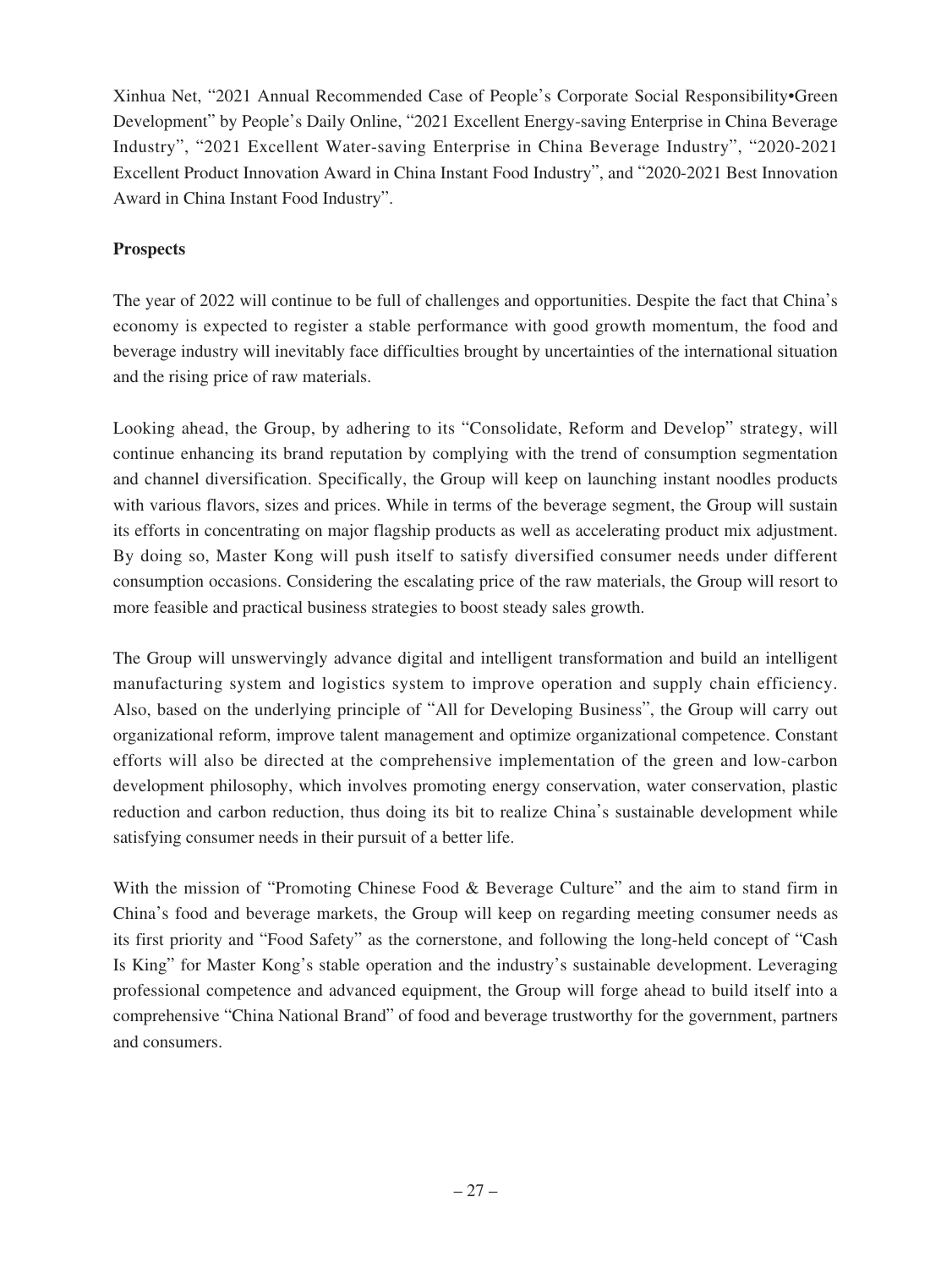# **CORPORATE GOVERNANCE**

We have, throughout the year ended 31 December 2021, complied with the code provisions of the Corporate Governance Code (the "CG Code") as set out in Appendix 14 to the Rules Governing the Listing of Securities on The Stock Exchange of Hong Kong Limited (the "Listing Rules"), except for the deviations from code provisions A.4.1 and A.4.2. The reasons for these deviations are explained below.

### **Code provision A.4.1**

Code provision A.4.1 provides that non-executive directors should be appointed for a specific term, subject to re-election. Our Company deviates from this provision because the independent nonexecutive Directors of our Company do not currently have specific terms of appointment. However, the articles of association of our Company provide that all the Directors are subject to retirement by rotation at least once every three years and at each annual general meeting, one-third of the Directors for the time being or, if the number is not a multiple of three, then, the number nearest to but not less than one-third, shall retire from office by rotation and may offer themselves for re-election. As such, the Board considers that sufficient measures have been put in place to ensure our Company's corporate governance practice in this aspect provides sufficient protection for the interests of shareholders to a standard commensurate with that of the CG code.

### **Code Provision A.4.2**

According to code provision A.4.2, each director (including those with a specific appointment period) shall be subject to retirement by rotation at least once every three years. According to the Company's articles of association, the chairman of the Board is not subject to retirement by rotation. He is not included in the number of directors who are required to retire each year. The Board believes that the continuity of the leadership of the chairman of the Board is critical to the stability of the Group's development and the planning, formulation and implementation of long-term strategies and business plans. Accordingly, the Board considers that although the provisions of the above rules deviate from Code Provision A.4.2, it is in the best interests of the Company.

We will periodically review and improve our corporate governance practices with reference to the latest corporate governance developments.

# **Directors' responsibility for the financial statements**

The Directors acknowledge their responsibility for preparing the financial statements of the Group. With the assistance of the Finance and Accounting Department which is under the supervision of the Chief Financial Officer of the Company, the Directors ensure that the preparation of the financial statements of the Group is in accordance with statutory requirements and applicable accounting standards. The Directors also ensure that the publication of the financial statements of the Group is in a timely manner.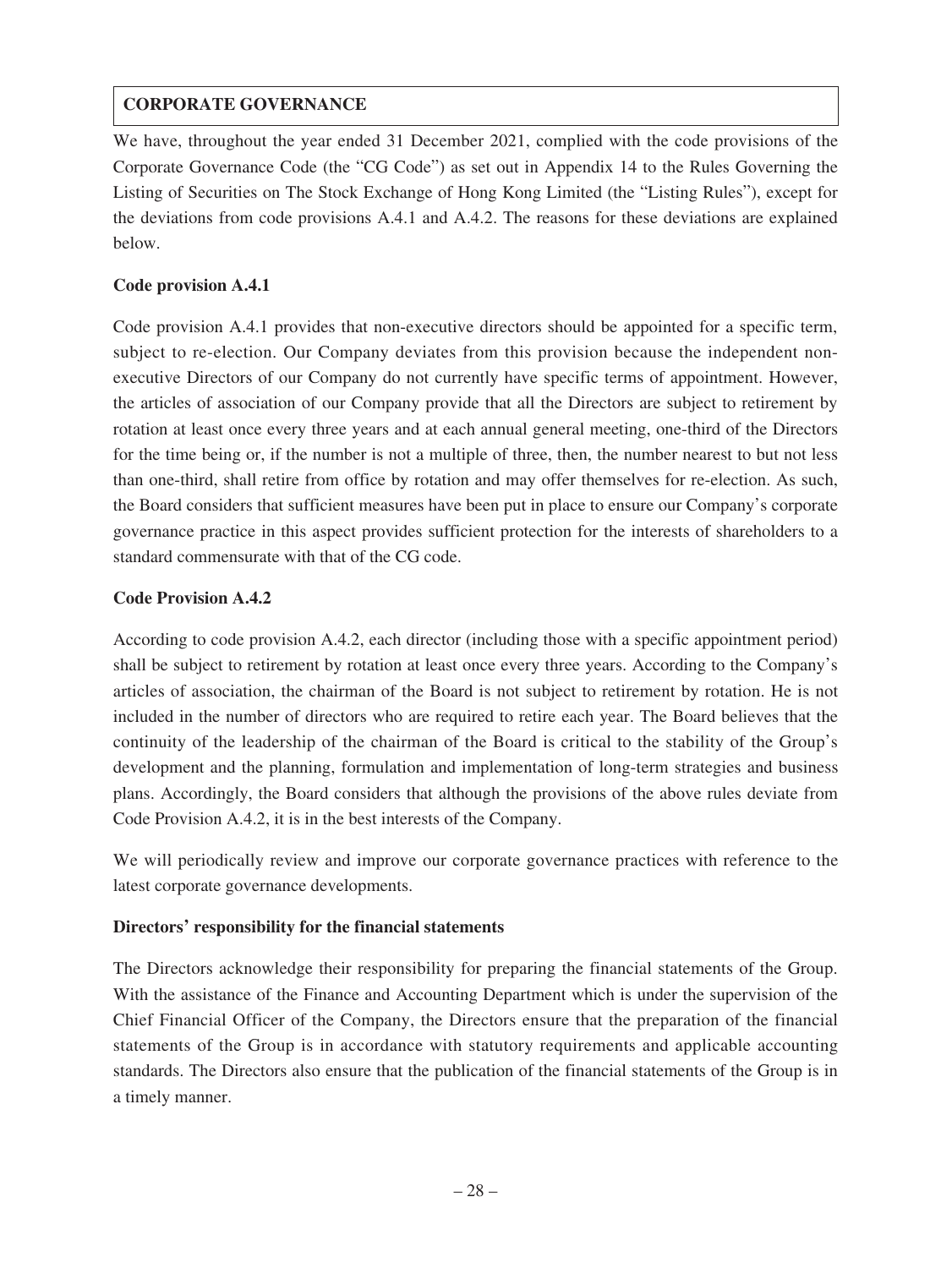### **Scope of Work of Mazars CPA Limited**

The figures contained in the preliminary announcement of our Group's results for the year have been agreed by our Group's auditor, Mazars CPA Limited, to the amounts set out in our Group's consolidated financial statements for the year ended 31 December 2021. The work performed by Mazars CPA Limited in this respect did not constitute an assurance engagement in accordance with Hong Kong Standards on Auditing, Hong Kong Standards on Review Engagements, or Hong Kong Standards on Assurance Engagements issued by the Hong Kong Institute of Certified Public Accountants and consequently, no assurance has been expressed by Mazars CPA Limited on the preliminary announcement.

### **Audit Committee**

The Audit Committee currently has three Independent Non-executive Directors, Mr. Lee Tiong-Hock, Mr. Hsu Shin-Chun and Mr. Hiromu Fukada. Mr. Lee Tiong-Hock is the chairman of the Committee. The latest meeting of the Committee was held to review the results of the Group for the year ended 31 December 2021.

### **Risk Management and Internal Control**

The principal spirit of the internal control and risk management procedures established by the Group is in compliance with five elements in the COSO structure, i.e. control environment, risk assessment, control activities, information and communication, and monitoring. The goal of risk management is to keep the overall risk of the Group within acceptable levels and to lay a good foundation for the Group's long-term development. Meanwhile, it can achieve the goal of defining the management structure and authorization so as to enhance the operational performance and efficiency as well as asset safety protection, which ensures the reliability of financial reports while complies with the requirements of national regulations.

Under the supervision of the Board, the Group has established an organization structure, responsibility and authority in the construction of three lines of defense for risk management. The Audit Committee will assist the Board to review the design and operation effectiveness of the risk management and internal control system of the Group. As of 31 December 2021, the Group has been carrying out self-assessment of internal control where a prudent and effective self-inspection system has been established to achieve full coverage of external and internal inspection on each aspect thought the management circle. Meanwhile, more efforts have been put in supervision over subsidiaries where management regulations have been formulated with a priority to processes of higher risk and streamlined and implementable limits of authority have been defined for approval of expenditures and human resource affairs. In addition, the Group has been promoting the monitoring work in respect of laws and regulations. According to the internal audit of the internal inspection department, we have not identified any material deficiency in risk management and internal control. Therefore, the Board and the Audit Committee believe that the Group's risk management and internal control system are effective.

### **Compliance with the Model Code**

The Company has adopted the Model Code for Securities Transactions by Directors of Listed Issuers (the "Model Code") as set out in Appendix 10 to the Listing Rules. All Directors have confirmed, following specific enquiry by the Company, that they fully complied with the required standard as set out in the Model Code throughout the review period.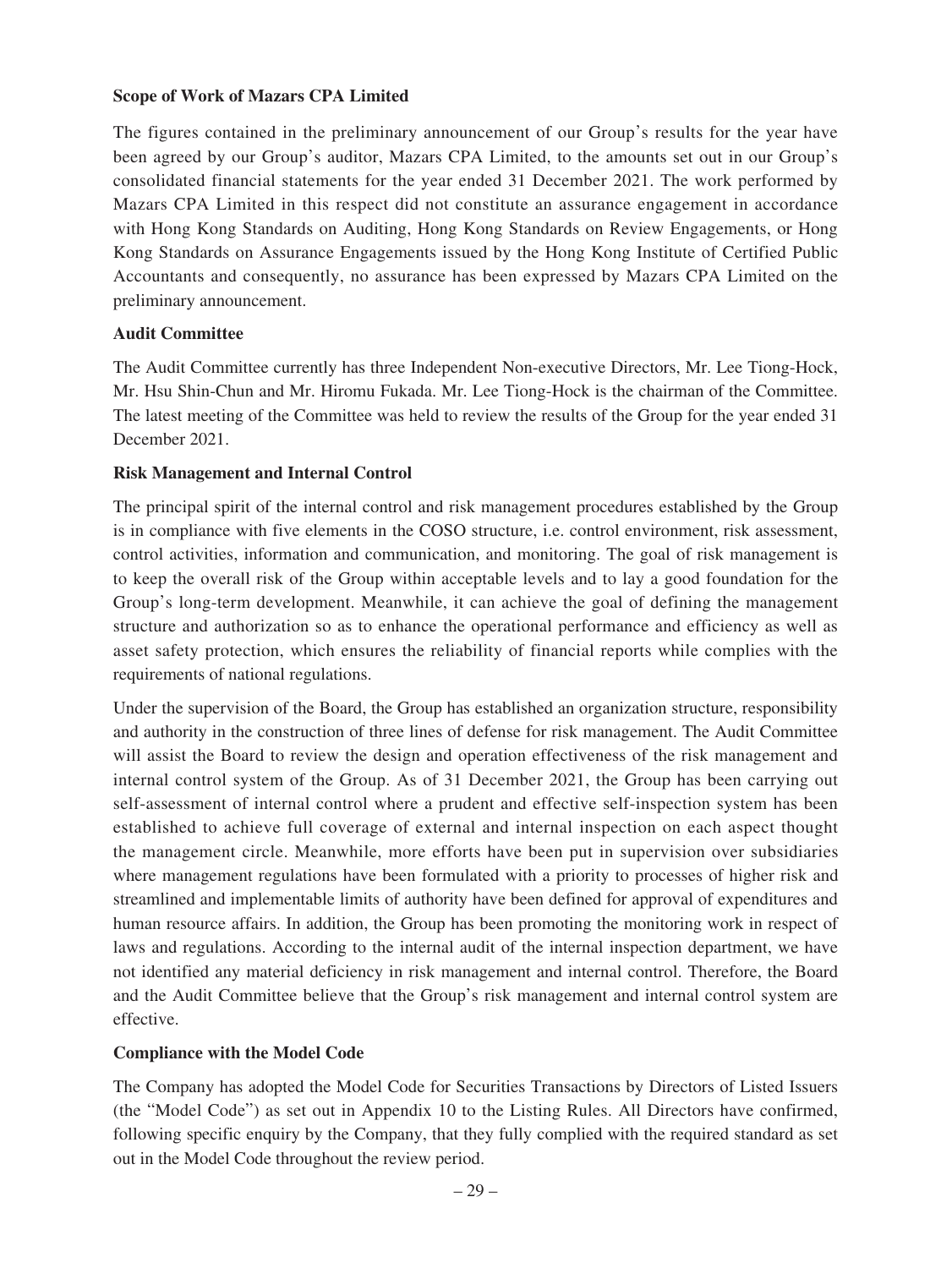# **PURCHASE, SALE OR REDEMPTION OF SECURITIES**

There were no purchases, sales or redemptions of the Company's listed securities by the Company or any of its subsidiaries during the year.

### **SHARE OPTION SCHEME**

At the extraordinary general meeting (the "EGM") of the Company held on 20 March 2008, the shareholders approved the adoption of the share option scheme (the "2008 Share Option Scheme"), with a term of ten years from the date of adoption.

In view of the expiry of the 2008 Share Option Scheme, the shareholders of the Company adopted the new share option scheme (the "2018 Share Option Scheme") at the EGM held on 26 April 2018, with a term of ten years from the date of adoption.

### **(a) 2008 Share Option Scheme**

During the twelve months ended 31 December 2021, no share options were granted by the Company in accordance with the terms of the 2008 Share Option Scheme.

The terms of the 2008 Share Option Scheme are in accordance with the provisions of Chapter 17 of the Listing Rules. Detailed arrangement for the 2008 Share Option Scheme is shown as below: (Table A)

|               | <b>Number of share</b> |                                     |                       |
|---------------|------------------------|-------------------------------------|-----------------------|
| Date of grant | options granted        | <b>Exercisable period</b>           | <b>Exercise price</b> |
|               |                        |                                     | (HK\$)                |
| 20 March 2008 | 11,760,000             | 21 March 2013 to 20 March 2018 (1)  | \$9.28                |
| 22 April 2009 | 26,688,000             | 23 April 2014 to 22 April 2019 (2)  | \$9.38                |
| 1 April 2010  | 15,044,000             | 1 April 2015 to 31 March 2020 (3)   | \$18.57               |
| 12 April 2011 | 17,702,000             | 12 April 2016 to 11 April 2021 (4)  | \$19.96               |
| 26 April 2012 | 9,700,000              | 26 April 2017 to 25 April 2022 (5)  | \$20.54               |
| 27 May 2013   | 11,492,000             | 27 May 2018 to 26 May 2023 (6)      | \$20.16               |
| 17 April 2014 | 12,718,500             | 17 April 2019 to 16 April 2024 (7)  | \$22.38               |
| 5 June 2015   | 17,054,000             | 5 June 2020 to 4 June 2025 (8)      | \$16.22               |
| 4 July 2016   | 10,148,000             | 4 July 2021 to 3 July 2026 (9)      | \$7.54                |
| 21 April 2017 | 11,420,000             | 21 April 2022 to 20 April 2027 (10) | \$10.20               |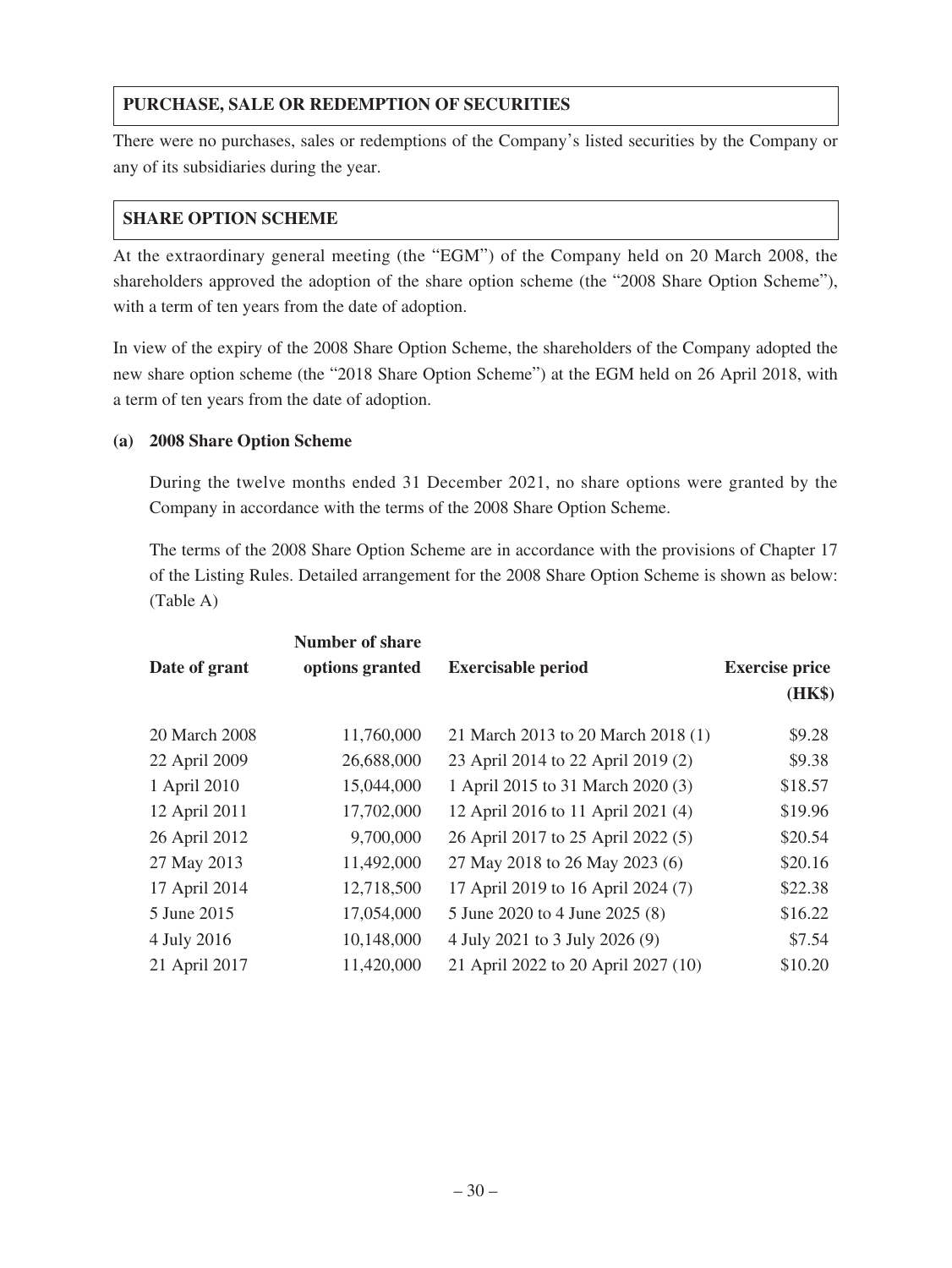The summary below sets out the details of movement of the share options during the twelve months ended 31 December 2021 pursuant to the 2008 Share Option Scheme: (Table B)

| Name                           | Date of grant | <b>Exercise</b><br>price<br><b>HKS</b> | Closing<br>price of<br>the shares<br>on the<br>date of grant<br><b>HK\$</b> | <b>Balance</b><br>as at<br>1 January<br>2021 | <b>Granted</b><br>during<br>the period | <b>Exercised</b><br>during<br>the period | Cancelled/<br>lapsed<br>during<br>the period | <b>Balance</b><br>as at<br>31 December<br>2021 | Weighted<br>average<br>closing price<br>immediately<br>before<br>exercise<br><b>HK\$</b> | Note           |
|--------------------------------|---------------|----------------------------------------|-----------------------------------------------------------------------------|----------------------------------------------|----------------------------------------|------------------------------------------|----------------------------------------------|------------------------------------------------|------------------------------------------------------------------------------------------|----------------|
| <b>Executive Director</b>      |               |                                        |                                                                             |                                              |                                        |                                          |                                              |                                                |                                                                                          |                |
| Tseng Chien                    | 12 April 2011 | 19.96                                  | 19.96                                                                       | 206,000                                      |                                        | $\overline{\phantom{0}}$                 | 206,000                                      | $\overline{\phantom{0}}$                       | $\overline{\phantom{0}}$                                                                 | Table A (4)    |
|                                | 26 April 2012 | 20.54                                  | 19.88                                                                       | 112,000                                      | $\overline{\phantom{0}}$               | $\overline{\phantom{0}}$                 | $\qquad \qquad -$                            | 112,000                                        |                                                                                          | Table A (5)    |
|                                | 27 May 2013   | 20.16                                  | 20.05                                                                       | 140,000                                      |                                        |                                          | -                                            | 140,000                                        | $\overline{\phantom{0}}$                                                                 | Table A (6)    |
|                                | 17 April 2014 | 22.38                                  | 22.35                                                                       | 164,000                                      | $\overline{\phantom{0}}$               |                                          |                                              | 164,000                                        | $\overline{\phantom{0}}$                                                                 | Table A (7)    |
|                                | 5 June 2015   | 16.22                                  | 15.92                                                                       | 232,000                                      | $\overline{\phantom{0}}$               | $\overline{\phantom{0}}$                 |                                              | 232,000                                        | $\overline{\phantom{0}}$                                                                 | Table A (8)    |
| Wei Hong-Ming                  | 21 April 2017 | 10.20                                  | 10.20                                                                       | 1,000,000                                    |                                        |                                          | $\overline{\phantom{0}}$                     | 1,000,000                                      | $\overline{\phantom{0}}$                                                                 | Table A (10)   |
| Wei Hong-Chen                  | 21 April 2017 | 10.20                                  | 10.20                                                                       | 1,000,000                                    |                                        |                                          |                                              | 1,000,000                                      | $\overline{\phantom{0}}$                                                                 | Table A $(10)$ |
| <b>Chief Executive Officer</b> |               |                                        |                                                                             |                                              |                                        |                                          |                                              |                                                |                                                                                          |                |
| Chen Yinjang                   | 17 April 2014 | 22.38                                  | 22.35                                                                       | 262,000                                      | $\overline{\phantom{0}}$               |                                          |                                              | 262,000                                        | $\overline{\phantom{0}}$                                                                 | Table A (7)    |
|                                | 5 June 2015   | 16.22                                  | 15.92                                                                       | 380,000                                      | $\overline{\phantom{0}}$               | $\overline{\phantom{0}}$                 | $\overline{\phantom{0}}$                     | 380,000                                        | $\overline{\phantom{0}}$                                                                 | Table A (8)    |
|                                | 4 July 2016   | 7.54                                   | 7.54                                                                        | 500,000                                      | $\overline{\phantom{0}}$               |                                          | $\overline{\phantom{0}}$                     | 500,000                                        | $\overline{\phantom{0}}$                                                                 | Table A $(9)$  |
|                                | 21 April 2017 | 10.20                                  | 10.20                                                                       | 500,000                                      | $\overline{\phantom{0}}$               | $\overline{\phantom{0}}$                 | $\overline{\phantom{0}}$                     | 500,000                                        | $\overline{\phantom{0}}$                                                                 | Table A (10)   |
| <b>Substantial Shareholder</b> |               |                                        |                                                                             |                                              |                                        |                                          |                                              |                                                |                                                                                          |                |
| Wei Ing-Chou#                  | 12 April 2011 | 19.96                                  | 19.96                                                                       | 2,264,000                                    |                                        |                                          | 2,264,000                                    |                                                | $\overline{\phantom{0}}$                                                                 | Table A (4)    |
|                                | 26 April 2012 | 20.54                                  | 19.88                                                                       | 1,368,000                                    | $\overline{\phantom{0}}$               |                                          | $\qquad \qquad -$                            | 1,368,000                                      | $\overline{\phantom{0}}$                                                                 | Table $A(5)$   |
|                                | 27 May 2013   | 20.16                                  | 20.05                                                                       | 1,390,000                                    | $\overline{\phantom{0}}$               |                                          | $\overline{\phantom{0}}$                     | 1,390,000                                      | $\overline{\phantom{0}}$                                                                 | Table A (6)    |
|                                | 17 April 2014 | 22.38                                  | 22.35                                                                       | 1,486,000                                    |                                        |                                          | $\overline{\phantom{0}}$                     | 1,486,000                                      | $\overline{\phantom{0}}$                                                                 | Table A (7)    |
|                                | 5 June 2015   | 16.22                                  | 15.92                                                                       | 1,726,000                                    | $\overline{\phantom{0}}$               | $\overline{\phantom{0}}$                 |                                              | 1,726,000                                      | $\overline{\phantom{0}}$                                                                 | Table A (8)    |
| Other employees                |               |                                        |                                                                             |                                              |                                        |                                          |                                              |                                                |                                                                                          |                |
| in aggregate                   | 12 April 2011 | 19.96                                  | 19.96                                                                       | 7,310,000                                    | $\overline{\phantom{0}}$               |                                          | 7,310,000                                    |                                                |                                                                                          | Table A (4)    |
|                                | 26 April 2012 | 20.54                                  | 19.88                                                                       | 4,816,000                                    | $\overline{\phantom{0}}$               |                                          | $\qquad \qquad -$                            | 4,816,000                                      |                                                                                          | Table A (5)    |
|                                | 27 May 2013   | 20.16                                  | 20.05                                                                       | 6,236,000                                    |                                        |                                          | $\qquad \qquad$                              | 6,236,000                                      | $\overline{\phantom{0}}$                                                                 | Table A (6)    |
|                                | 17 April 2014 | 22.38                                  | 22.35                                                                       | 7,049,000                                    | $\overline{\phantom{0}}$               |                                          | $\overline{\phantom{0}}$                     | 7,049,000                                      | $\overline{\phantom{0}}$                                                                 | Table A (7)    |
|                                | 5 June 2015   | 16.22                                  | 15.92                                                                       | 11,196,000                                   | $\overline{\phantom{0}}$               | $\overline{\phantom{0}}$                 | $\overline{\phantom{0}}$                     | 11,196,000                                     | $\qquad \qquad -$                                                                        | Table A (8)    |
|                                | 4 July 2016   | 7.54                                   | 7.54                                                                        | 7,172,000                                    |                                        | 5,466,000                                |                                              | 1,706,000                                      | 14.87                                                                                    | Table A (9)    |
|                                | 21 April 2017 | 10.20                                  | 10.20                                                                       | 8,070,000                                    | -                                      | 1,120,000                                | $\qquad \qquad -$                            | 6,950,000                                      | 14.94                                                                                    | Table A $(10)$ |
| <b>Total</b>                   |               |                                        |                                                                             | 64,579,000                                   | —                                      | 6,586,000                                | 9,780,000                                    | 48,213,000                                     |                                                                                          |                |

# Wei Ing-Chou was the former Chairman of the Board and a former Executive Director. He is a beneficiary of two trusts which holds 25% interests in Profit Surplus Holdings Limited and Profit Surplus 3 Holdings Limited, respectively. Profit Surplus Holdings Limited is indirectly interested in 80.869% of Ting Hsin (Cayman Islands) Holding Corp. Profit Surplus 3 Holdings Limited is indirectly interested in 17.835% of Ting Hsin (Cayman Islands) Holding Corp. Ting Hsin (Cayman Islands) Holding Corp. directly holds 1,882,927,866 shares of the Company.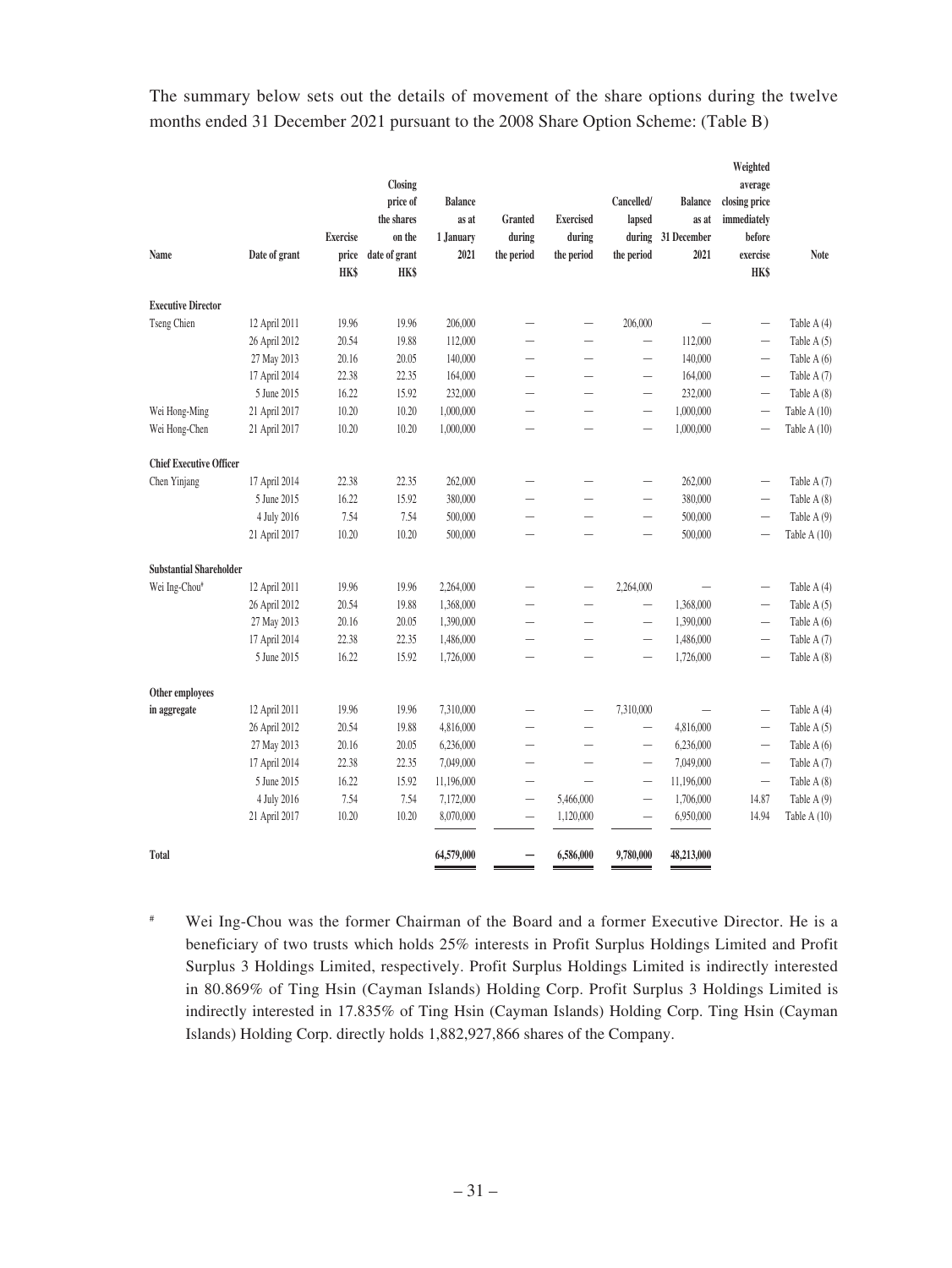For the period of twelve months ended 31 December 2021, 6,586,000 options had been exercised under the 2008 Share Option Scheme. Weighted average exercise price was HK\$7.99 and the weighted average market closing price before the date of exercise was HK\$14.88.

### **(b) 2018 SHARE OPTION SCHEME**

The terms of the 2018 Share Option Scheme are in accordance with the provisions of Chapter 17 of the Listing Rules. Detailed arrangement for the 2018 Share Option Scheme is shown as below: (Table C)

| Date of grant | <b>Number of share</b><br>options granted | <b>Exercisable period</b>           | <b>Exercise price</b><br>(HK\$) |  |
|---------------|-------------------------------------------|-------------------------------------|---------------------------------|--|
| 27 April 2018 | 2,478,000                                 | 30 April 2021 to 26 April 2028 (1a) | \$16.18                         |  |
| 27 April 2018 | 5,626,000                                 | 30 April 2021 to 26 April 2024 (1b) | \$16.18                         |  |

The summary below sets out the details of movement of the share options during the twelve months ended 31 December 2021 pursuant to the 2018 Share Option Scheme: (Table D)

|                                |               | Number of share option                  |                                                                                    |                                              |                                 |                                          |                                              |                                                |                                                                                          |              |
|--------------------------------|---------------|-----------------------------------------|------------------------------------------------------------------------------------|----------------------------------------------|---------------------------------|------------------------------------------|----------------------------------------------|------------------------------------------------|------------------------------------------------------------------------------------------|--------------|
| Name                           | Date of grant | <b>Exercise</b><br>price<br><b>HK\$</b> | <b>Closing</b><br>price of<br>the shares<br>on the<br>date of grant<br><b>HK\$</b> | <b>Balance</b><br>as at<br>1.January<br>2021 | Granted<br>during<br>the period | <b>Exercised</b><br>during<br>the period | Cancelled/<br>lapsed<br>during<br>the period | <b>Balance</b><br>as at<br>31 December<br>2021 | Weighted<br>average<br>closing price<br>immediately<br>before<br>exercise<br><b>HK\$</b> | <b>Note</b>  |
| <b>Executive Director</b>      |               |                                         |                                                                                    |                                              |                                 |                                          |                                              |                                                |                                                                                          |              |
| Wei Hong-Ming                  | 27 April 2018 | 16.18                                   | 15.02                                                                              | 385,000                                      |                                 |                                          | -                                            | 385,000                                        | $\qquad \qquad -$                                                                        | Table C (1a) |
|                                | 27 April 2018 | 16.18                                   | 15.02                                                                              | 98,000                                       |                                 |                                          |                                              | 98,000                                         | $\qquad \qquad -$                                                                        | Table C (1b) |
| Wei Hong-Chen                  | 27 April 2018 | 16.18                                   | 15.02                                                                              | 385,000                                      |                                 |                                          | -                                            | 385,000                                        | -                                                                                        | Table C (1a) |
|                                | 27 April 2018 | 16.18                                   | 15.02                                                                              | 98,000                                       |                                 |                                          | -                                            | 98,000                                         | -                                                                                        | Table C (1b) |
| <b>Chief Executive Officer</b> |               |                                         |                                                                                    |                                              |                                 |                                          |                                              |                                                |                                                                                          |              |
| Chen Yinjang                   | 27 April 2018 | 16.18                                   | 15.02                                                                              | 144,000                                      |                                 |                                          | —                                            | 144,000                                        | -                                                                                        | Table C (1b) |
| <b>Substantial Shareholder</b> |               |                                         |                                                                                    |                                              |                                 |                                          |                                              |                                                |                                                                                          |              |
| Wei Ing-Chou#                  | 27 April 2018 | 16.18                                   | 15.02                                                                              | 470,000                                      |                                 |                                          |                                              | 470,000                                        | -                                                                                        | Table C (1b) |
| Other employees                | 27 April 2018 | 16.18                                   | 15.05                                                                              | 1,708,000                                    |                                 |                                          | $\overline{\phantom{0}}$                     | 1,708,000                                      | -                                                                                        | Table C (1a) |
| in aggregate                   | 27 April 2018 | 16.18                                   | 15.02                                                                              | 2,975,000                                    |                                 |                                          | -                                            | 2,975,000                                      | -                                                                                        | Table C (1b) |
| <b>Total</b>                   |               |                                         |                                                                                    | 6,263,000                                    | -                               |                                          | $\qquad \qquad -$                            | 6,263,000                                      |                                                                                          |              |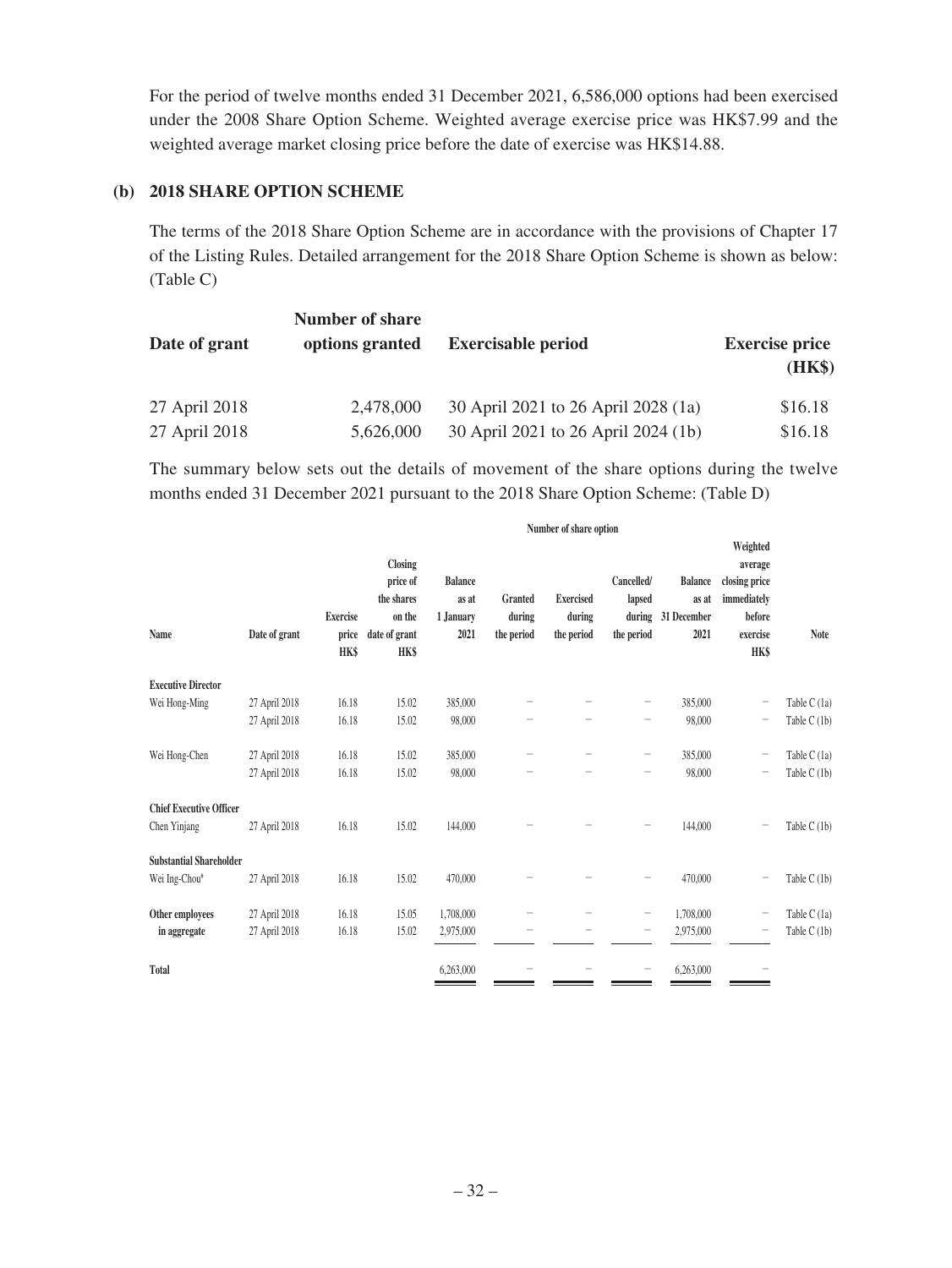# Wei Ing-Chou was the former Chairman of the Board and a former Executive Director. He is a beneficiary of two trusts which holds 25% interests in Profit Surplus Holdings Limited and Profit Surplus 3 Holdings Limited, respectively. Profit Surplus Holdings Limited is indirectly interested in 80.869% of Ting Hsin (Cayman Islands) Holding Corp. Profit Surplus 3 Holdings Limited is indirectly interested in 17.835% of Ting Hsin (Cayman Islands) Holding Corp. Ting Hsin (Cayman Islands) Holding Corp. directly holds 1,882,927,866 shares of the Company.

During the twelve months ended 31 December 2021, no share options were exercised under the terms of the 2018 Share Option Scheme.

### **ANNUAL GENERAL MEETING**

It is proposed that the forthcoming annual general meeting of the Company (the "Annual General Meeting") be held on 13 June 2022. The notice of the Annual General Meeting will be published on the Company's website and sent to the shareholders of the Company in due course.

# **PROPOSED FINAL DIVIDENDS, SPECIAL FINAL DIVIDENDS AND CLOSURE OF REGISTER OF MEMBERS**

The Board has recommended the payment of a final dividend of US\$5.30 cents per ordinary share of the Company and the payment of a special final dividend of US\$5.30 cents per ordinary share of the Company in respect of the year ended 31 December 2021. Subject to the approval of shareholders at the Annual General Meeting, the final dividends and the special final dividends will be paid on or about 13 July 2022.

### (**1**) **To attend and vote at the annual general meeting**

The register of members of the Company will be closed from 8 June 2022 to 13 June 2022 (both dates inclusive). In order to determine the identity of the shareholders who are entitled to attend and vote at the Annual General Meeting, all transfers accompanied by the relevant share certificates must be lodged with the Company's Hong Kong branch share registrar and transfer office, Computershare Hong Kong Investor Services Limited at Rooms 1712–1716, 17th floor, Hopewell Centre, 183 Queen's Road East, Wanchai, Hong Kong not later than 4:30 pm on Tuesday, 7 June 2022.

### (**2**) **To qualify for the final dividends and the special final dividends**

The register of members of the Company will be closed from 17 June 2022 to 21 June 2022 (both dates inclusive). In order to determine the identity of the shareholders who are entitled to qualify for the final dividends and the special dividends, all transfers accompanied by the relevant share certificates must be lodged with the Company's Hong Kong branch share registrar and transfer office, Computershare Hong Kong Investor Services Limited at Rooms 1712–1716, 17th floor, Hopewell Centre, 183 Queen's Road East, Wanchai, Hong Kong not later than 4:30 pm on Thursday, 16 June 2022.